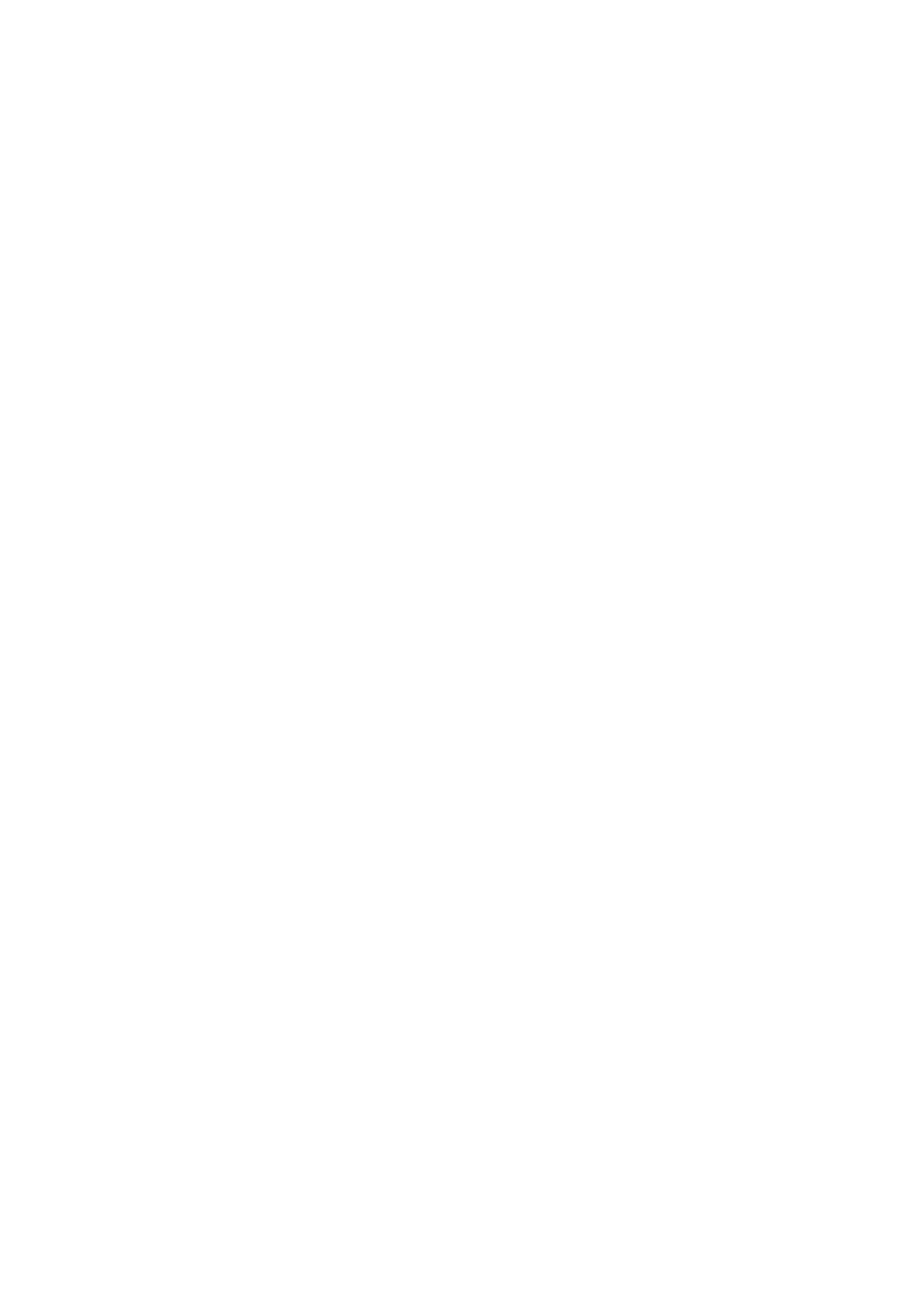تفکر و کودک، یژوهشگاه علوم انسانی و مطالعات فرهنگی دوفصلiامهٔ علمی (مقالهٔ علمی ــ پژوهشی)، سال دهم، شمارهٔ دوم، پاییز و زمستان ۱۳۹۸، ۱۰۱–۱۲۱

## تأثير أموزش «فلسفه براي كودكان» بر تابآوري دانش[موزان ابتدايي

# سلام رحيمي\*

شهرام واحدى \*\*، على ايمانزاده\*\*\*

#### حكىدە

هدف از پژوهش حاضر تعیین تأثیر آموزش فلسـفه بـرای کودکـان بـر تــابآوری دانــش آموزان ابتدایی است. این یژوهش از نوع کاربردی و تجربی به روش نیمه آزمایشــی بــا دو گروه گواه و آزمایش صورت گرفت. برای این منظور، از میان جامعهی دانش آموزان ۱۰ و ۱۱ سال شهرستان بانه، ۳۰ نفر نمونه در دسترس انتخاب شد. آنها در دو گـروه ۱۵ نفـری گواه و آزمایش بهصورت تصادفی قرار داده شدند. آموزش بـرای گـروه آزمـایش طـی ۱٦ جلسه یکساعته انجام شد، اما گروه گواه بدون دریافت آموزش به فعالیت معمـول خــود ادامه دادند. آموزش با استفاده از برنامــه آمــوزش فلســفه بــراي كودكــان ليــيمن، از طريــق تشکیل اجتماع پژوهشی و با استفاده از ۱۲ داستان صورت گرفت. ابـزار پـژوهش مقیـاس تابآوری کانر و دیویدسون بود. دادههای حاصل از پژوهش با اسـتفاده از آزمــون تحليــل کوواریانس تحلیل گردید. نتایج تحلیل دادهها نشان داد که آموزش فلسفه برای کودکان بـر تابآوری و مؤلفههای آن تأثیر معناداری داشته و موجب افزایش آن در دانــش آمــوزان ۱۰ و ١١ ساله شده است.

تاريخ دريافت: ۰۹/۰۹/۱۹/۱۰۹/۱۲ تاريخ پذيرش:۰۱۳۹۸/۱۲/۱۱

Copyright © 2018, IHCS (Institute for Humanities and Cultural Studies). This is an Open Access article distributed under the terms of the Creative Commons Attribution 4.0 International, which permits others to download this work, share it with others and Adapt the material for any purpose

<sup>\*</sup> کارشناس ارشد روانشناسی تربیتی، دانشکدهٔ علوم تربیتی و روانشناسی، دانشگاه تبریز (نویسـندهٔ مسـئول)، salaam.rah@gmail.com

<sup>\*\*</sup> استاد گروه علوم تربیتی، دانشکدهٔ علوم تربیتی و روانشناسی، دانشگاه تبریز، vahedi117@yahoo.com \*\*\* دانشـــیار گــــروه علــــوم تربیتــــی، دانشــــکدهٔ علــــوم تربیتــــی و روانشناســــی، دانشــــگاه تبریــــز، aliimanzadeh@yahoo.com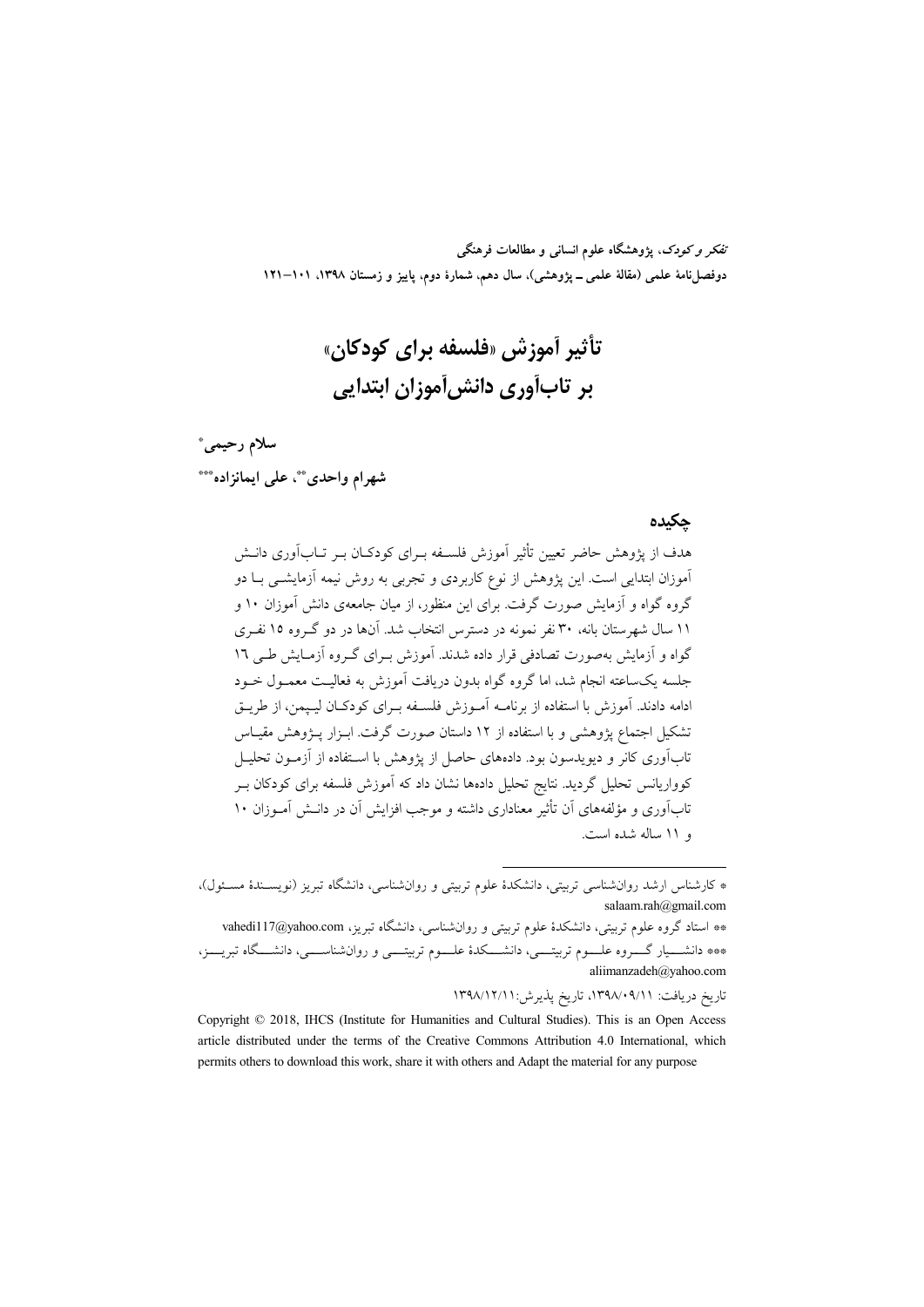**كليدواژهها: "**فلسفه براى كودكان"، "تابآورى"، "اجتماع پژوهشى"

#### ٠. مقدمه

زندگی بهواسطه ماهیت پیش روندگی اش درصورتی کـه بـهدرسـتی مـدیریت نشـود، پـر از مشکلات و تغییراتی است که می تواند تأثیر ناتوانکنندهای بر عملکرد، انگیزه و سلامتی فـرد داشته باشد. علاوه بر استرس۵ای مداوم ناشی از فرایند رشد طبیعی، زمان و بافتی کـه در آن زندگی میکنیم میتواند در افزایش بار این استرس۵ تأثیر بسزایی داشته باشـد. همچنـین در حال حاضر، وجود تحولات عظيم علاوه بر فشارهاي فزايندهي قبلي، سبب افزايش استرس در زندگی روزمره نیز شده است. (مدی ١٣٩٥: ٥). به همین دلیل توجـه بــهســلامت روانــی افراد جامعه در کنار سلامت زیستی و اجتمـاعی آنهـا، اهمیـت بسـزایی داشـته و یکـی از مسائل مهم جهان امروز است. در این میـان کودکـان سـهم ویـژهای دارنـد زیـرا کـه دوران کودکی بسیار پر حادثه بوده که طی آن پایههای زنــدگی و دوران بلــوغ و بــزرگـســالی نهــاده می شود (سانتراک ١٣٩٤: ٤١)؛ و پایه و اساس رشد سالم زیستی، روانی و اجتمـاعی فـرد در دورههای بعدی را بسیار تحت تـأثیر قـرار مـی دهــد ( Maggi, Lrwin, Siddigi & Hertzman, ) 2 :2010, Howard, Burton, & Levermore 2019) اگرچه مطالعات اوليه بيشتر بر نقش عوامـل تهدید زا در سلامتی متمرکز بودند، اما افزایش تأثیر روانشناسی مثبت، منجـر بــه شناســایی و ترويج عوامل محافظت كننده در مقابل تهديـد و چـالشهـا در كودكـان شـد ( Masoom Ali Yildirim, Abdul Hussain, & Vostanis 2020)؛ و با تأكيد بر توانايي هــا و نقــاط قــوت افــراد بهجای نقص ها و نقاط ضعف آنان، به دنبال راهکارهایی جهت غلبه بر سختی ها و چالش هــا . (Phuphaibul, Thanooruk, Leucha, Sirapo, Kanobdee 2005).

در این میان یکی از سازههایی که در دوران کودکی بهاحتمالزیاد موجب تـداوم رشـد مثبت و سازگارانه در ابعاد مختلف وجودی می شود، تاب آوری (Resiliency) است ( Sattler Eont 2018 &). تاب آوري سازماي تعاملي بين نظامهاي زيستي، روانشــناختي، اجتمــاعي و زیست.حیطی است که به افراد در هنگام به چالش کشیده شدن توسط یک یـا چنــد عامــل تهديدكننده و استرس(ا، كمك ميكند (Ungar & Theron 2019). در طول چند دهــــهي اخيـــر یژوهش های فراوانی بر روی تابآوری صورت گرفته است و هرروز برشمار آنهــا افــزوده مي شود (Pooley & Cohen 2010).تابأوري مفهومي چندبعدي و پيچيــده اســت و تعــاريف گسترده و متنوعی دارد که هنوز در مورد یک تعریف واحـد اتفـاق(نظـر ایجـاد نشـده اسـت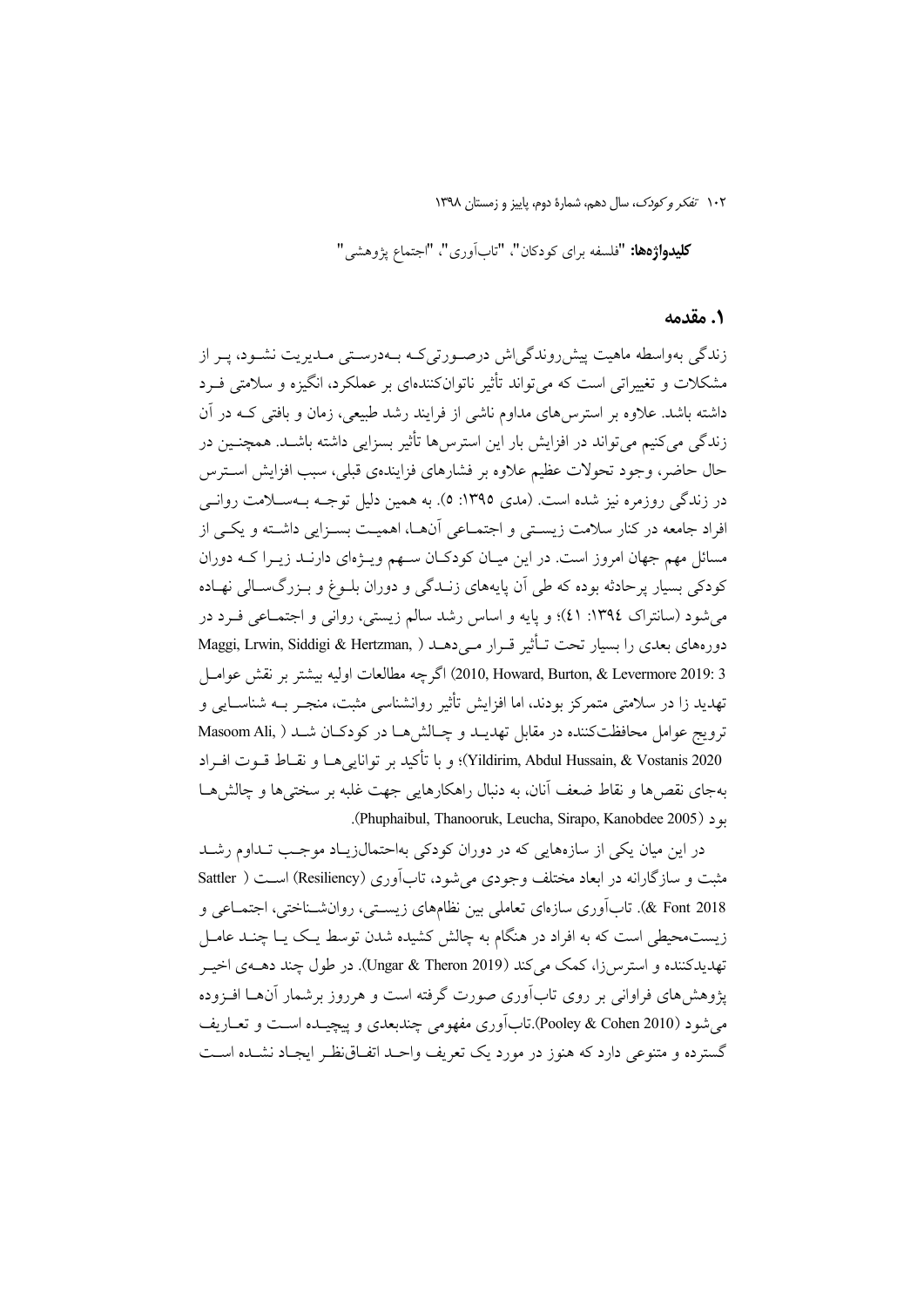(Masten & Powell, 2003 :Manning 2014) زیرا که پژوهشگران هرکدام بــا توجــه بــه طــرح یژوهشی و روش شناسی آن به این سازه نگاهی متفـاوت دارنــد و معنــایی بــرای آن در نظــر مي گيرند (Masten 2006). بااين وجود مي توان گفت كه وجود تهديــد و ســختي (Adversity) و سازگاری مثبت (Positive Adjustment) دو عامل مشترک در میان یژوهشگران و تعــاریف ۔<br>اَنہا از تاباوری است (Masten & Obradovic 2006)؛ که در تعریف سازگاری کیم، لیے و لی (Kim, Lee, & Lee)(۲۰۱۳) به ظرفیت و توانایی افراد جهت غلبه بر آسیبهای روانـی و همچنین پیشگیری از افزایش آن در هنگـام مواجهــه بــا عوامــل تهدیــد زا اشــاره مــیکننــد. همچنین صاحب نظران بیان میکنند که تهدیدها و سختیها بـرای همـه افـراد ثابـت نیســتند بلکه به توانمندی افراد در تفسیر موقعیت بستگی دارد که این توانمندی در افراد مختلـف بــا درجات متفاوت (Ghimbulut & Opre 2013) در موقعیتها و دورههای مختلف زنـدگی وجود دارد (Southwick, Bonanno, Masten, Panter & Yehuda 2014). درنتيجــه تــابآوري یک ویژگی کلی و خصیصه ذاتی نیست که در برخی از افراد وجـود داشــته باشــد و برخــی دیگر از اَن بی بھرہ باشند بلکه می توان گفت که تاباَوری پدیدہای رایج و ظرفیتی همگــانی و اساسي است كه در زنـدگي همـه كودكـان و انسـانهـا نهـاده شـده اسـت ( & Zolkoski, 8ullock 2012. Masten, 2001). اين ظرفيت همگاني مي توانـد در مقابلـه بـا شـرايط نـاگوار، تهديدها و چالش۵ها تحت تأثير تعامل با افراد، منابع، فرهنگ، سازمان و اجتماعهای مختلـف قرار گیرد و ممکن است سطح تابآوری افراد در هرکدام از این شرایط بهصورت متفـاوت، ارتقا با كاهش يبدأ كند (Norris, Tracy & Galea, 2009).

بااین وجود تابآوری در هر سن و سطحی می توانید رخ دهید و سیازمای قابیل آمیوزش است (اعرابیان، ۱۳۹۵) و می توان با مداخله، این ظرفیت را در کودکیان کیه نشیانگر یک ويؤكى بسبار مطلبوب و مثبت در آنيان است (Vannest, Ura, Lavadia & Zolkoski 2019) تقویت کرد و شاهد ماندگاری آن تا دوران بزرگسالی و طی آن نیبز بود ( Syed, Eriksson, Frisén, Hwang, & Lamb 2020). در این صورت مـداخلات موفــق در افــزایش تــابآوري آنهایی هستند که عوامل خطر و تهدید را کاهش و عوامل محافظتی که اثر تعـدیل کننـده بـر واكنش افراد به سختىها و تهديـدها رادارنـد را افـزايش مـىدهنـد (LaBelle 2019). فراينـد توسعه تابآوری در حقیقت فرایند زندگی است و همـهی مـردم را بـر آن مـیدارد تـا بـر استرس و بحرانهایی که در طول زندگی پیش می آیـد، غلبـه کننـد (هندرسـون و میلســتین ۱۳۹٦: ۱۲). ازاین رو، مداخله درافزایش تابآوری کودکـان بـهوسـیله برنامـههـای مختلـف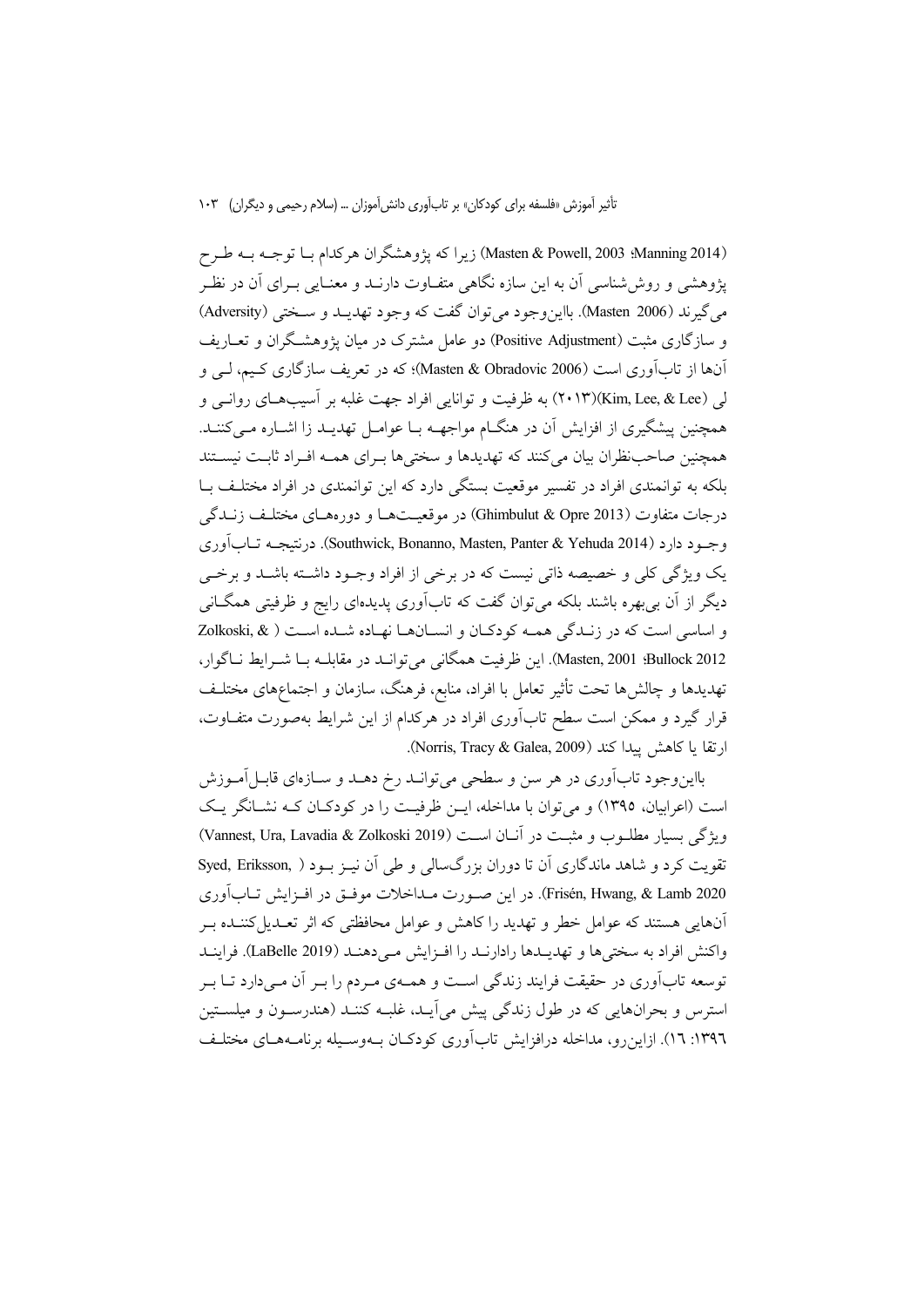۱۰۴ تفكر و كودك، سال دهم، شمارة دوم، ياييز و زمستان ١٣٩٨

اًموزشی کودکان بهصورت مستقیم و غیرمستقیم حائز اهمیت است؛ زیرا که بهنـدرت کســی پیدا می شود که با این عقیده مخالف باشد که کودکان مــا بایــد تــاب آور باشــند (تــوروبریج  $(17.140$ 

ازجمله برنامههای آموزشی کودکان که در سالهای اخیر در جهان موردتوجه قرارگرفتـه است، آموزش «فلسفه برای کودکان»(philosophy for children, P4C) است. زیربنای تئوریک فلسفه برای کودکان، بر این فرض استوار است که در جامعــهی متکثــر و متنــوع امــروز کــه كودكان با انتخابهاي متعدد و متنوع مواجهاند، آنها بايد داراي قدرت قضــاوت و انتخــاب صحیح و نیز توانایی تفکر نقادانه باشند. برنامهی فلسـفه بـرای کودکـان مـیتوانـد از طریـق آموزش روش فلسفه ورزى اين توانايي را در كودكان ايجاد كند و درنهايت آنها را بـراي ایفای نقش مناسب در جامعه آماده سازد (لییمن؛ به نقل از ویسی، میـرزا محمـدی و رهنمـا ١٣٩٤). ازنقطهنظر آموزشي، بهبود مهارتهاي تفكر اهميت اساسي و ضروري دارد. كــودكي که در مهارتهای تفکر خبره شده است، صرفاً کودکی نیست کـه بـزرگشـده اسـت، بلکـه كودكي است كه ظرفيت رشد او افزايش يافته است (ليهمن، شـارب و اسـكانيان ١٣٩٥: ١٩). کودک تفکر خود را بر پایهی استدلال صحیح و منطق بنانهاده، در برخورد با دنیـای پیرامــون خویش با اندیشهای جامع و عمیق، جوانب مختلف امـور را بررسـی نمـوده و از انعطـاف بالایی در مواجه با مسائل زندگی برخوردار است (مؤمنی مهموئی، پرورش ۱۳۹۵).

فلسفه برای کودکان یک مداخله حول کلاس درس است که باهدف ایجاد یک بحـث و گفتوگو یا پرسش و پاسخی از نوع فلسفی در مورد داستان، فیلم و یا هر محتـوای دیگـری است که در کلاس مطرح میشود. به این شکل که افراد در یک گروه بهصـورت دایــرهای و روبه روی هم می نشینند و معلم یا تسهیل گر، بازی یـا فعـالیتی کـه بـه موضـوع و مهـارت موردنظر مربوط است یا مضمونی که می خواهد بـر آن تأکیــد کنــد را در قالــب یــک فــیلم، داستان، تصویر و یا هر چیز دیگری را ارائه میکند. افراد گروه در مورد محتـوای ارائــهشــده بحث مي كنند و طيف وسيعي از سؤالات مطرحشده را مشخص مي كنند و در ادامـه بهصورت گروهی یک سؤال را برای بحث کردن انتخـاب مـی کننـد. سـؤالی ماننـد اینکـه «مهربانی چیست؟»،«اَیا درست است که شخصی را از اَزادی محروم کنـیم؟»، پــا«اَیــا ظــاهر افراد مهم است يا اعمال آنها؟». پس از انتخاب سؤال مناسب، بحث اصلي انجام مي گيــرد و افراد ایدههای خود را با یک دیگر در میـان مـی گذارنـد و نظـرات خـود را در مـورد سـؤال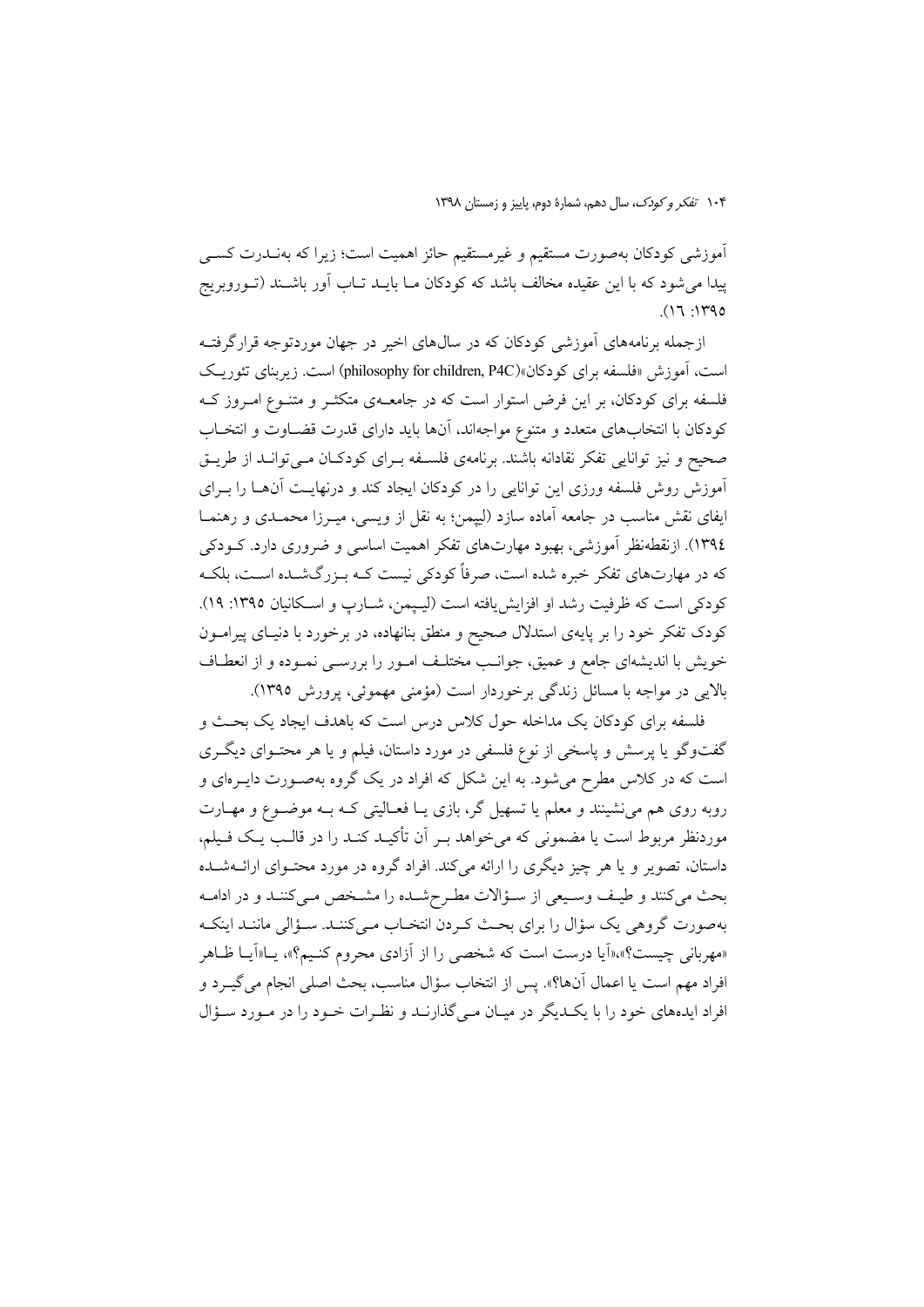انتخاب شده و مسئله مطرح شده بیان میکنند. در مرحله پایانی افـراد افکـار و نظـرات نهـایی خود را بيان مي كنند و به جمع بندي مي رسند (Siddiqui, Gorard & See 2017).

این گفتوگوی آزاد فلسفی در قالب اجتماع یژوهشبی (Community research)صورت می پذیرد. گروهی از کودکان که بر اساس علاقههــا و گــرایش هــای فــردی خــود بــه طــرح مباحثی برگرفته از مسائل و موضوعات موجود در جامعه و متن زندگی روزمره مـی پردازنــد (فیشر؛ به نقل از ستاری ۱۳۹۳: ٥)؛ که به عقیدهی شارپ (Sharp) چنبین اجتمــاعی فراتــر از يک آموزش معمـولي اسـت و آن راهـي بـراي زنـدگي اسـت (سـتاري ١٣٩٣: ٥). در ايـن حلقهها، کودکان می کوشند دیدگاههـای یکـدیگر را درک کننـد، همچنـین معنـای جهـان و جامعهای را که در آن زندگی می کنند را بفهمند (راجبی ۱۳۹۵: ٤). هـدف لیـیمن بـهعنـوان بنیانگذار فلسفه برای کودکان، اعطای نقش فعال و جستوجوگر به کودکان برای تغییرهای اساسي در ابعاد زيستي، فردي، اجتماعي، فكرى و عاطفي كودكان در حـل مسـائل فـردي و اجتماعی آنان است (ستاری، ۱۳۹۳، ص. ٤). با این هدف می توان مردان و زنـانی را تربیـت کرد که در پیچوخمهای زندگی ماشینی و الکترونیکی امـروز بـا حجـم بـالای اطلاعـات و فناوری، بتوانند در زندگی روزمرهشان، بر سر دوراهیها، تصمیمات درست بگیرند و شـاهد مسئولیتپذیری، جامعهپذیری، انعطافپذیری و درونی شدن رفتارهای اخلاقی در کودکان بود (حسینی؛ به نقل از هاشمآبادی و علوی ۱۳۹۳). طی پنج دههی اخیر، محققـان دربـارهی اثربخشی برنامهی فلسفه برای کودکان در پنج قاره پژوهش۵ای متعددی به انجام رسانیدهانــد كه همگي حاكي از تـأثيرات مثبـت اجـراي ايـن برنامـه در رشـد ابعـاد مختلـف شـناختي، اجتماعی، عاطفی و اخلاقی افیراد و گیروههای کودکیان و نوجوانیان شیده است ازجملیه يژوهش (Siddiqui, Gorard & See 2019) در افزايش عملكردهاي غير شناختي دانش آمـوزان از قبیل مهارتهای اجتماعی و ارتباطی، تابآوری، همـدلی، انصـاف و عـدالت و شـادی و نشاط در مدرسه؛ يژوهش (Burgh 2018) در يوورش شهروندان دموكراتيـك، فعــال و آگــاه؛ پژوهش (Lancaster 2017) در افــزايش تعامــل عــاطفى؛ پــژوهش Siddiqui, Gorard & See) (2017 بر رشد توانايي استدلال و رشد شناختي؛ پـژوهش (Bleazby 2009) در كـاهش کلیشههای جنسیتی؛ پژوهش (چراغ زاده، کردنوقابی و سـهرابی ۱۳۹۸) در کـاهش احسـاس تنهایی و ناامیـدی؛ پــژوهش (ســرمدی، رضــایی و روحــانی فــر ۱۳۹۸) در افــزایش دانــش، حساسیت و نگرانی محیط زیستی؛ یژوهش (قبادیان،۱۳۹۷) در بهبود رفتار مـدنی-تحصـیلی و مؤلفههای آن یعنی پاریرساندن و مشارکت اجتماعی، برقراری روابط صمیمانه و پایبنــدی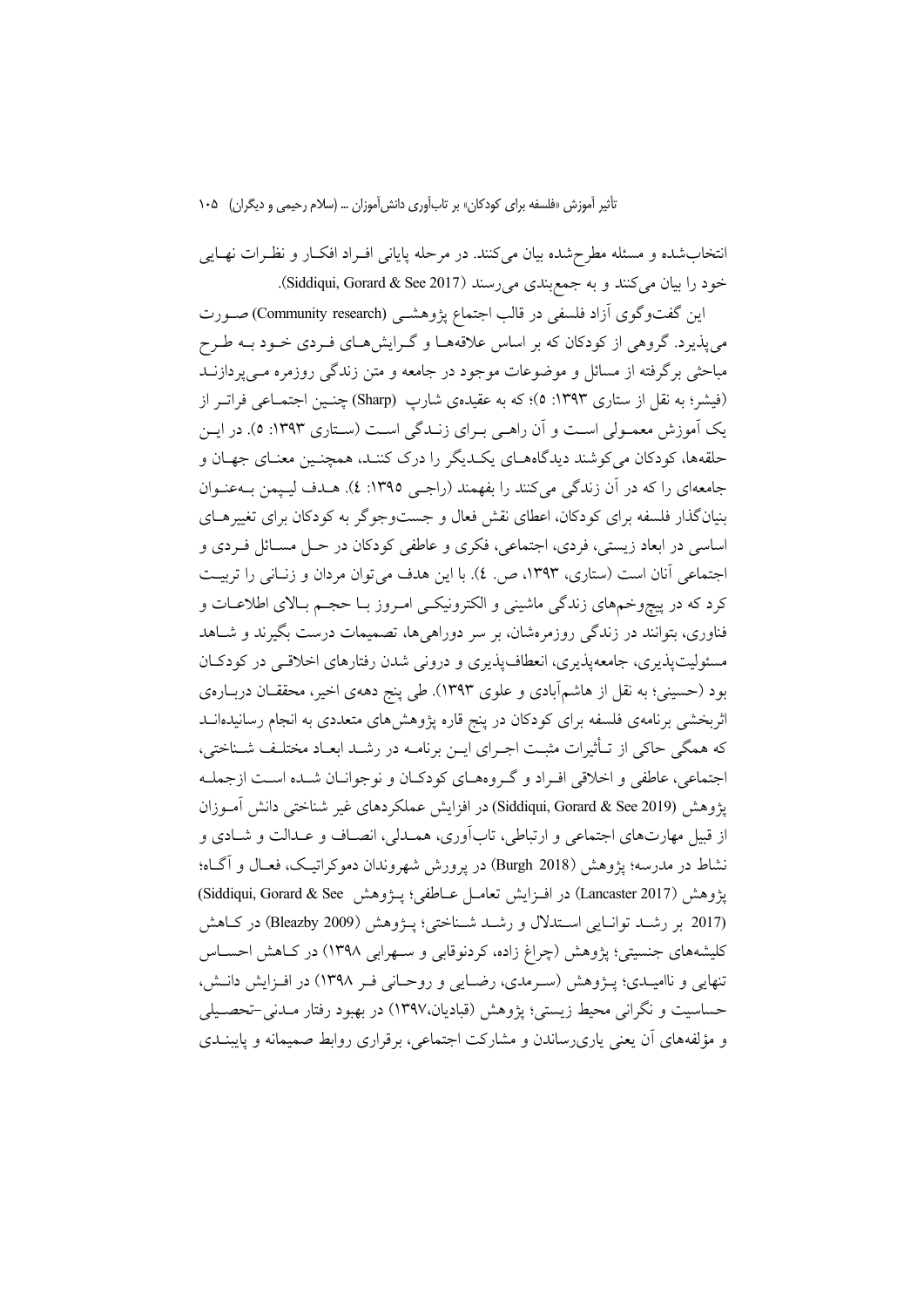به قواعد؛ پژوهش (فتحی، احقر و نادری، ۱۳۹۷) در بهبود روابط میـان فـردی؛ کــه همگــی نشان از تأثیر مثبت آموزش فلسفه برای کودکان می باشند. با توجــه بــه اهـمیــت و ضــرورت افزایش تابآوری در کودکان و خاصیت چندبعدی بودن اَن به نظـر مـی٫رسـد کـه اَمـوزش فلسفه برای کودکان با افـزایش مهـارتهـای تفکـر و رشـد شـناختی، اجتمـاعی و عـاطفی کودکان، می تواند موجب رشد تــابآوری در کودکــان شــود؛ امــا تــاکنون حــداقل در ايــران یژوهشی در این زمینه صورت نگرفته است. به همین دلیل در این یژوهش به بررســی تــأثیر آموزش فلسفه برای کودکان بر تابآوری دانش آموزان ابتدایی می پردازیم که در این رابطـه، فرضياتي مطرح شد:

#### 2. فرضيهها

## ۱.۲ فرضیه کلی یژوهش اَموزش فلسفه برای کودکان بر تاباَوری دانش اَموزان ابتدایی تأثیر دارد.

#### ۲.۲ فرضیه های جزئی پژوهش

.<br>آموزش فلسفه برای کودکان بر میزان شایستگی فردی، استانداردهای بالا و سرسـختی دانــش آموزان ابتدایی تأثیر دارد. آموزش فلسفه برای کودکان بر میزان اعتماد به خود، تحمل اثرات منفی و تقویت اثـرات

فشار دانش آموزان ابتدایی تأثیر دارد. آموزش فلسفه برای کودکان بر میزان پذیرش مثبت تغییر و روابط ایمــن دانــش آمــوزان ابتدایی تأثیر دارد.

> آموزش فلسفه برای کودکان بر میزان کنترل دانش آموزان ابتدایی تأثیر دارد. اًموزش فلسفه برای کودکان بر میزان معنویت دانش اَموزان ابتدای<sub>ی</sub> تأثیر دارد.

### ۳. روش شناسی

پژوهش حاضر را می توان در قلمرو پژوهشهای تجربی (نیمه أزمایشی) در نظر گرفت. بـا توجه به محدودیت عدم امکـان نمونــهگیــری تصــادفی؛ و بــرای اعمــال حــداکثر کنتــرل در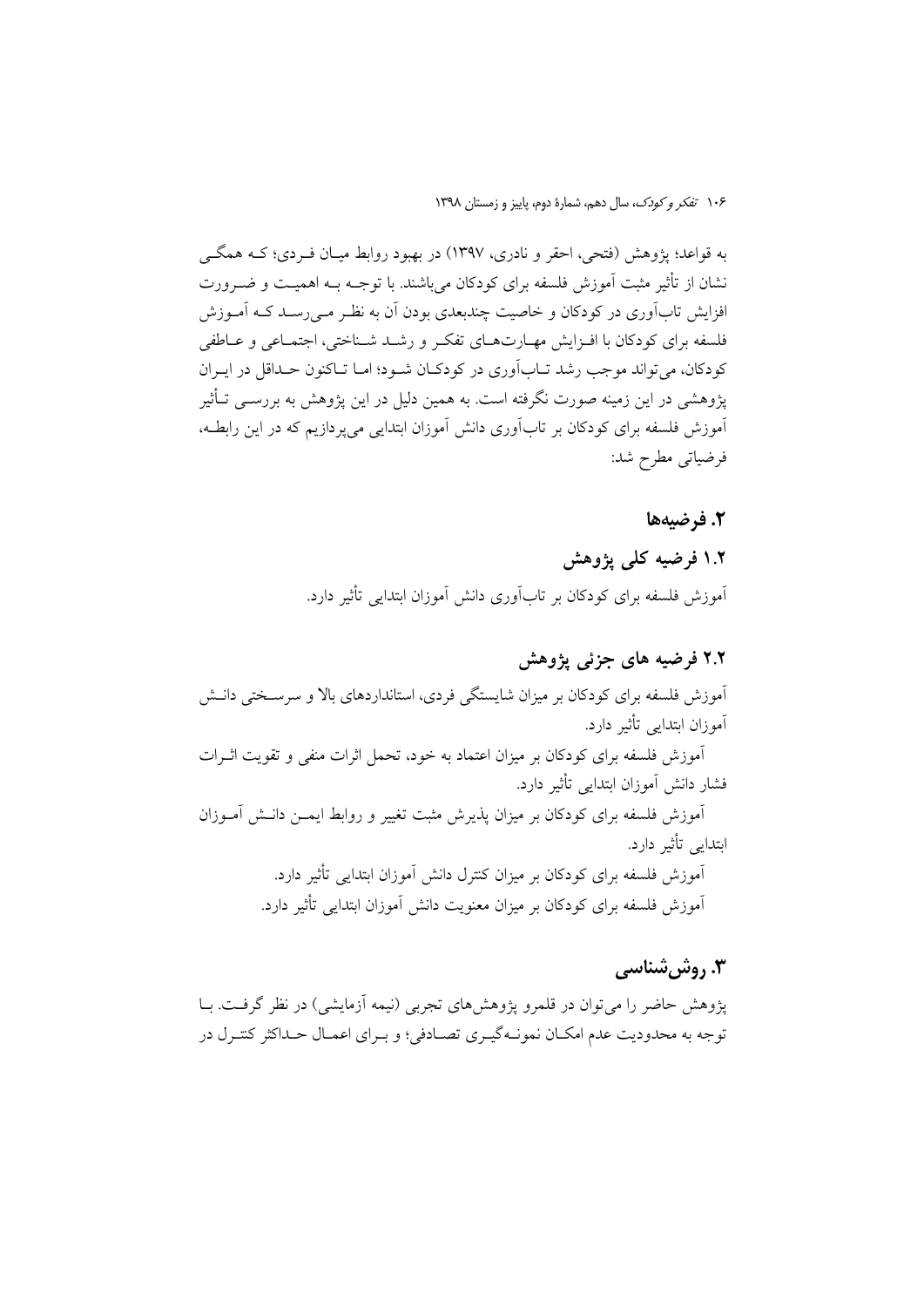يژوهش، طرح يژوهش حاضر از نوع نيمه آزمايشي با طرح پيشآزمون – پسآزمـون همـراه با گروه گواه و جايگزيني تصادفي صورت گرفت. در اين يژوهش آزمودني ها را بــهصــورت تصادفی در دو گروه قراردادیم و سپس بهصورت تصادفی یکی از گروهها را بهعنـوان گـروه آزمایش و گروه دیگر را بهعنوان گروه گواه انتخاب کردیم. دو گروه آزمایش و گــواه دو بــار مورداندازهگیری قرار گرفتند، یکبار قبل از اجرای بستهی آموزشی و یکبار بعـد از اجـرای بستهي آموزشي.

### ۱.۳ جامعه، نمونه آماری و روش نمونهگیری

جامعه ی آماری در این یژوهش شامل کلیه دانش آموزان پایه چهارم ابتدایی (۱۰ تا ۱۱ سـال) شهرستان بانه در سال ۹٦-۹۷ تحصیلی بود. با توجه به این که «در روشهای علـی -مقایسـه ای و آزمایشی حـداقل ۱۵ نفـر بـرای هـر گـروه توصـیهشـده اسـت»(دلاور، ۱۳۹۵: ۱۳۱)، بهمنظور انتخاب نمونه، از روش نمونهگیری در دسترس، یک کـلاس ۳۰ نفـره پایــه چهـارم ابتدایی (۱۰ و ۱۱ سال) انتخاب شد و بهصورت تصادفی در دو گروه ۱۵ نفـری (آزمـایش و گواه) قرار داده شــدند. گــروه آزمــایش، برنامــهی آموزشــی را در ۱۲ جلســهی یــکســاعتی دریافت کردند و گروه گواه هیچ مداخلهای را دریافت نکردند.

#### ۲.۳ ایزار های اندازه گیری

مقیاس تاب آوری کبانر و دیویدستون (Conner–Davidson Resilience Scale) ۲۵ گویته دارد. کانر و دیویدسون ضـریب آلفـای کرونبـاخ مقیـاس تـابآوری را ۰/۸۹ گـزارش کـردهانــد. همچنین ضریب پایایی حاصل از روش باز آزمایی در یکفاصله ٤ هفتهای ٠/٨٧ بوده است. نمرات مقیاس تابآوری کانر و دیویدسون با نمرات مقیـاس سرسـختی کوباسـا همبســتگی مثبت معنادار و با نمرات مقیـاس اسـترس ادراکشـده و مقیـاس اَسـیبپـذیری نسـبت بــه استرس شیهان همبستگی منفی معناداری داشتند که این نتایج حاکی از اعتبـار هــمزمـان ایــن مقيـاس اسـت(Conner & Davidson, 2003) . اعتبـار ايــن سـازه در ايــران توسـط بشـارت، صالحی، شاهمحمدی، نادعلی و زیردست (۱۳۸۷) تأییدشـده اسـت. همچنـین در پــژوهش سامانی، جوکار و صحراگرد (۱۳۸٦) پایایی این مقیاس به کمک آلفای کرونباخ برابر ۸۷/. بـه دست آمد.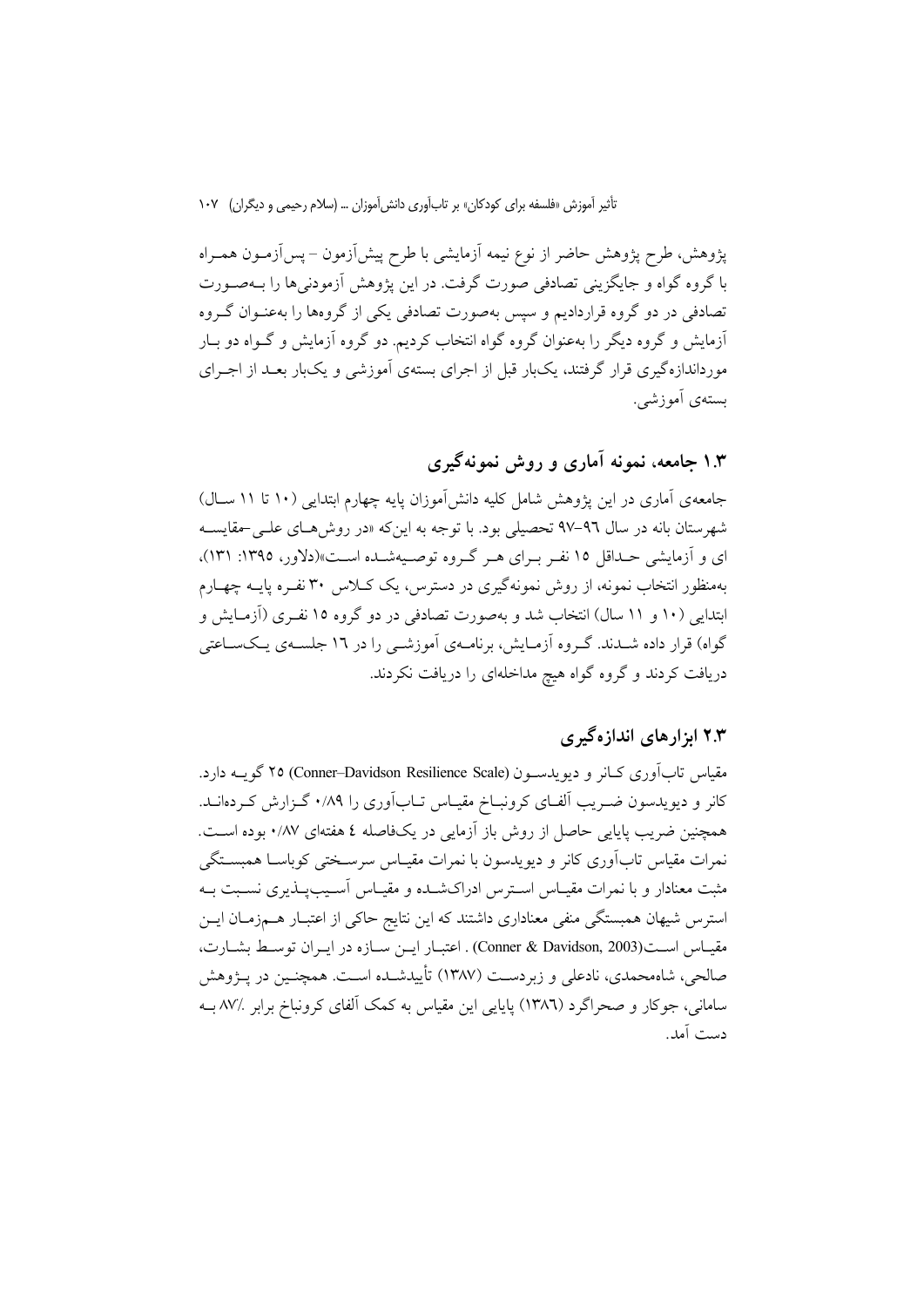١٠٨ تفكر وكودك، سال دهم، شمارة دوم، ياييز و زمستان ١٣٩٨

#### ۳.۳ روش اجرا

پژوهش حاضر با رویکرد آموزش «فلسفه برای کودکان» بــه روش اجتمــاع پژوهشــی در ۱۲ جلسه یکساعتی (هر هفته ۲ جلسه) برای گروه اَزمـایش صـورت گرفـت. دانـش اَمـوزان بهصورت دایرهوار در کنار معلم خود می نشستند و هرکدام قسمتی از داستان انتخاب شده را بهصورت اختیاری می خواندند. سپس از آنها خواسته می شد کـه فهرسـتی از پرســش۱صـای خود را مطرح کنند و بعد با انتخاب دانش آموزان سؤال یا سـؤال۵ـایی بـرای شــروع بحـث انتخاب می شد. با تعیین اصولی برای مـدیریت اجتمـاع یژوهشــی بـهوسـیلهی همـه دانــش آموزان، در جريان بحث، تسهيل گر سعي در سادهسازي و هدايت بحث كلاسي را داشــت و درنهایت دانش آموزان با بازنگری در فرایند بحث، می توانسـتند نظـر و دیـدگاه خودشـان را تصحیح یا تغییر دهند. در طول مدت آموزش، هردو گروه آزمایش و کنترل، در کـلاس۵هـای آموزشی مدرسه بهصورت یکسان شرکت داشتند و از دانش آموزان گروه آزمـایش خواسـته شد که در فاصلهی بین جلسات تا پایان دوره مداخله، از بیان کردن مسائل و موضـوعات بـا دانش آموزان گروه کنترل در مورد گفتوگوها در اجتماع پژوهشی خودداری کننـد. در ایــن راستا تسهیل گر این اجتماع پژوهشی، آموزشهای لازم را در خصـوص روش اجـرای ایــن برنامه از قبل دریافت کرده و جلسات را مطابق با آن اجرا میکرد. جهت ارائـهی آمـوزش فلسفه برای کودکان، از بسته آموزشی که شامل ۱۲ داستان تـألیف شــده توسـط متخصصــین این برنامه بود، استفاده شد. داستانها از دو کتاب «داستانهایی بـرای فکـر کـردن» نوشــتهی رابرت فیشر با ترجمه ی سید جلیل شاهری لنگرودی (۱۳۹۲) و «داستانهایی برای کنــدوکاو فلسفي» جلد يک (مقطع ابتدايي پايه يک تـا پـنج) نوشـتهي سـعيد نـاجي (١٣٩٤)، بودنـد. داستانهای این دو کتاب برای کودکان سنین ۷ تا ۱۱ سال نوشتهشده است. در ایـن رابطـه، داستانهایی انتخاب شد که علاوه بر تناسب آن با سن دانش آموزان، زمینه را بـرای بحـث و گفتوگو بیشتر در رابطـه بــا تــاب[وری و ابعــاد مختلـف فــراهـم کنــد. همچنــین از کتــاب «راهنمای داستانهای کندوکاو فلسفی» نوشتهی سـعید نــاجی (١٣٩٤) نیــز بــرای راهنمــایی مربی در اجتماع پژوهشی استفاده شد.

جدول (١): شرح بستهى آموزش فلسفه براى كودكان

| ابعاد موردتوجه تابآوری در<br>اجتماع پژوهشی | مفاهيم اصلى داستان | عنوان | حلسات |
|--------------------------------------------|--------------------|-------|-------|
| اجرای پیش[زمون، معارفه، بیان هدف و روش کار | حلسه ۱             |       |       |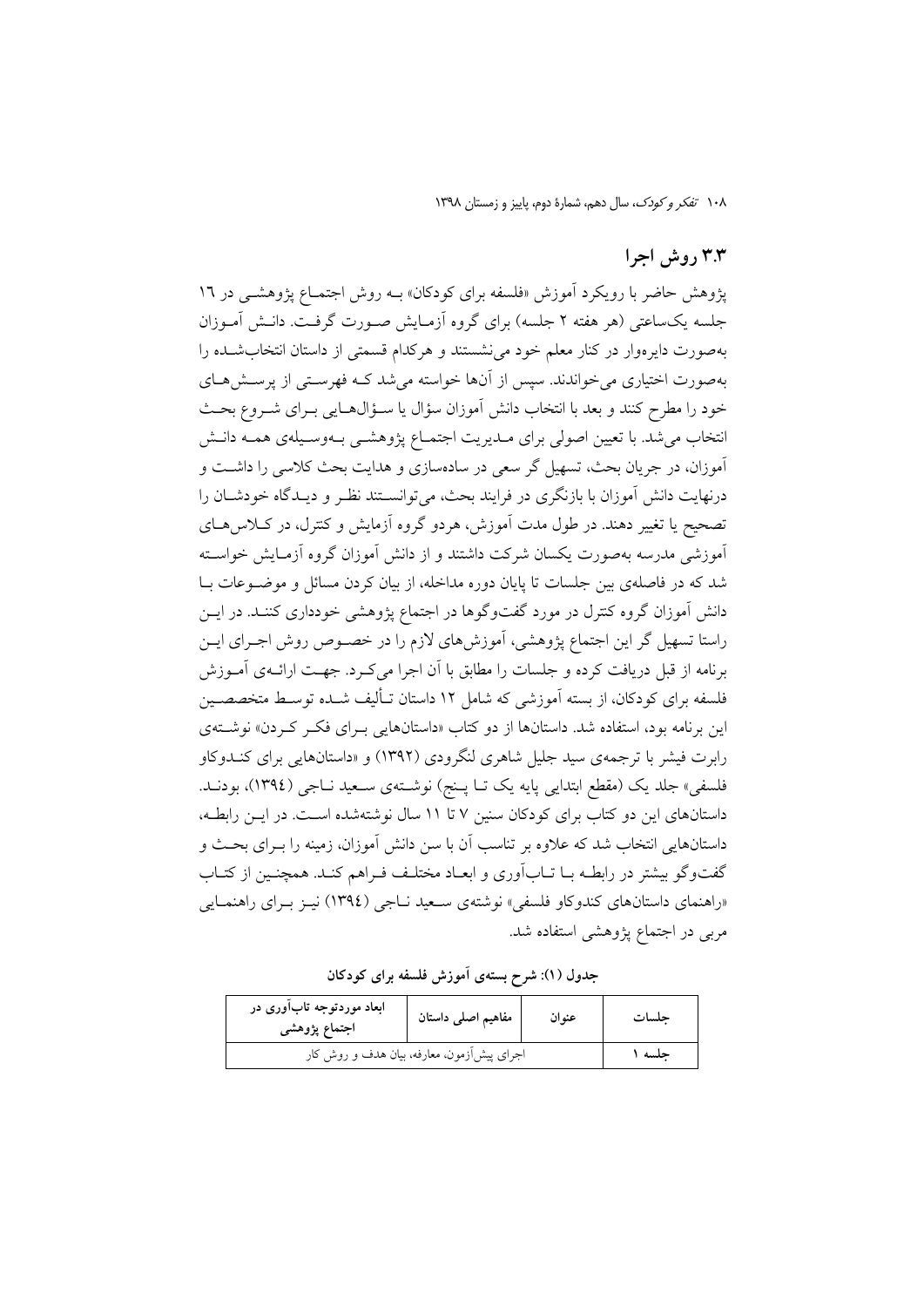|                                                          | فكر كردن، فكر                                                 |                                                  | جلسه ۲  |
|----------------------------------------------------------|---------------------------------------------------------------|--------------------------------------------------|---------|
| شايستگى فردى-پذيرش مثبت تغيير                            | دربارهى داستانها،<br>تفکر دربارهی تنبلی و<br>بىفكرى           | داستان جک<br>حرف گوش كن                          | جلسه ۳  |
| استانداردهاي بالا-كترل-تحمل                              | راستگويي، ممانعت،                                             | داستان لباس                                      | جلسه ۴  |
| اثرات منفى-ارتباط ايمن                                   | لياقت، فريبكاري،<br>ترس و جرئت                                | نو امپراتور                                      | جلسه ۵  |
|                                                          | خشم، وفاداري،                                                 |                                                  | جلسه ۶  |
| كنترل- تحمل اثرات منفي-<br>سرسختي                        | پلیدي، پشیماني،<br>پیشداوری،<br>پرخاشگري                      | داستان گلرت                                      | جلسه ۷  |
|                                                          | بخشش،                                                         |                                                  | جلسه ۸  |
| معنويت-استانداردهاي بالا-<br>شايستگي فردي                | انساندوستي، ماهيت<br>دوست داشتن، حس<br>دوست داشتن،<br>شادمانی | داستان درخت<br>بخشنده                            | جلسه ۹  |
| معنويت-كترل                                              | تفکر دربارهی آرزو<br>كردن                                     | <mark>داستان</mark> سه<br>آرزو                   | جلسه ۱۰ |
| سرسختي-اعتماد به خود                                     | خرافات، گفتوگو،<br>اختلاف سليقه                               | داستان شانس                                      | جلسه ۱۱ |
| كترل                                                     | زورگویی                                                       | ماجراي<br>رويارويي<br>فینگل با یک<br>قلدر        | جلسه ۱۲ |
| پذیرش مثبت تغییر–سرسختی                                  | تغيير                                                         | داستان مسخ                                       | جلسه ۱۳ |
| استانداردهاي بالا-پذيرش مثبت<br>تغيير–تقويت اثرات فشار   | خوشبختي                                                       | داستان پیرزنی<br>در بطری<br>سركه                 | جلسه ۱۴ |
| شايستگي فردي-سرسختي-تحمل<br>اثرات منفى– تقويت اثرات فشار | جرئت و ترس                                                    | داستان<br>شاهزاده سانا                           | جلسه ۱۵ |
| كترل-ارتباط ايمن-معنويت                                  | مرگ                                                           | داستان پسري<br>که میخواست<br>هميشه زنده<br>بماند | جلسه ۱۶ |
| معنويت —پذيرش مثبت تغيير                                 | اميد                                                          | داستان جعبه<br>پاندورا                           | جلسه ۱۷ |
|                                                          | جمع بندى جلسات پيشين، پس اَزمون                               |                                                  | جلسه ۱۸ |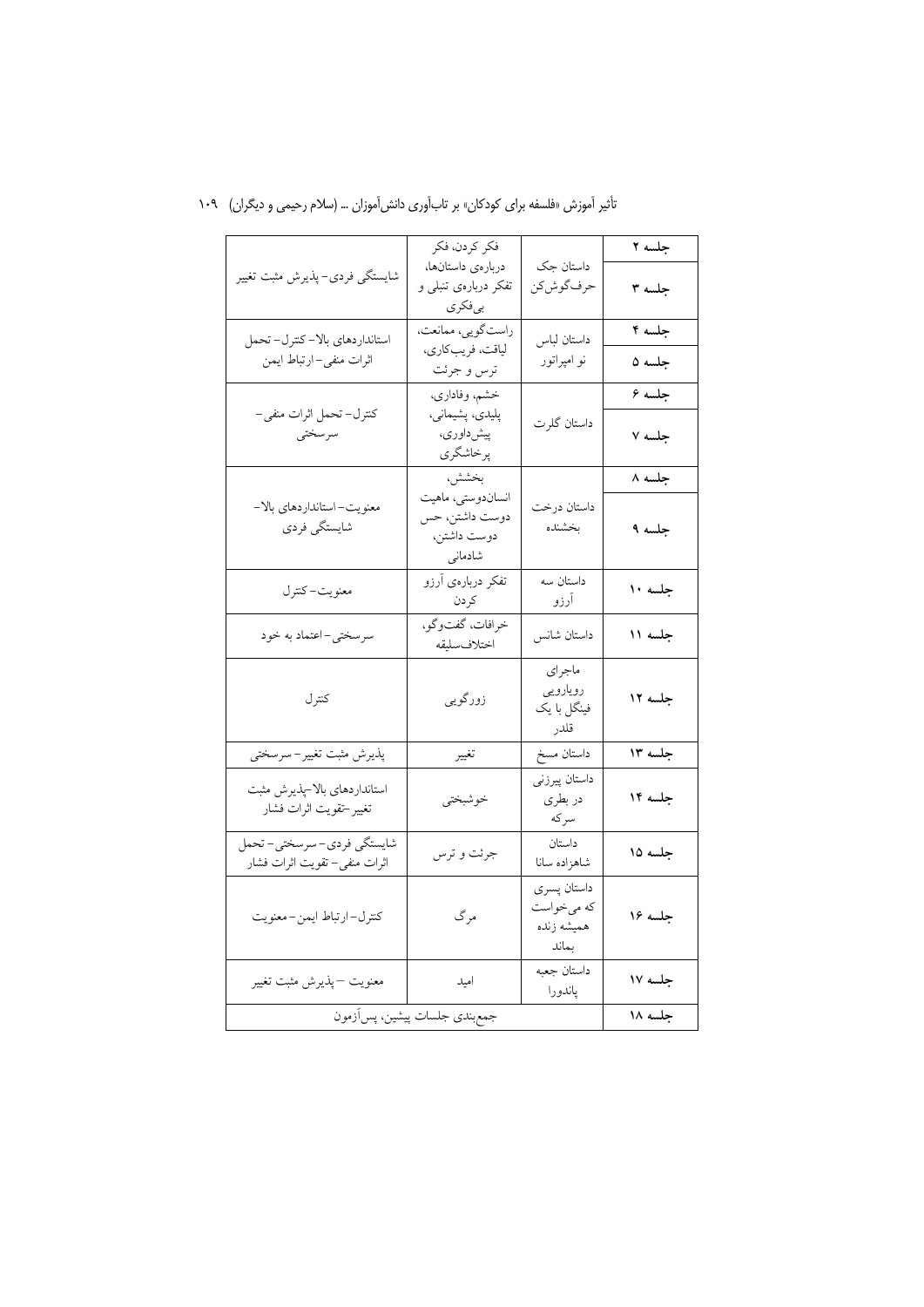### ٤. يافتەهاي پژوهش

### ۱.۴ یافتههای توصیفی و استنباطی

جدول (۲)، میانگین و انحراف معیار نمرات تابآوری و مؤلفههای آن را به تفکیک گروههـا و مراحل نشان میدهد که نشان از افزایش میانگین نمرات کلی تـابآوری و مؤلفـههـای آن در مرحله پس[زمون نسبت به مرحله پیش[زمون در گروه آزمایش دارد.

| انحراف<br>معيار                 | ميانگين                                            | أزمودنىها   | متغيرها                           | نوع آزمون |
|---------------------------------|----------------------------------------------------|-------------|-----------------------------------|-----------|
| Y/9V                            | 92/04                                              | گروه کنترل  | تابآوری کل                        |           |
| $\mathbf{r}/\mathbf{r}$ .       | $4\mathsf{r}/\mathsf{r}$ .                         | گروه آزمایش |                                   |           |
| $\mathcal{N} \cdot \mathcal{N}$ | $\mathsf{r}\cdot\mathsf{A}\cdot\mathsf{A}$         | گروه کنترل  | مؤلفه ا(شايستگى فردى،             |           |
| $\cdot$ /VA                     | $Y\Lambda/Y$                                       | گروه آزمایش | استانداردهاي بالا و سرسختي)       |           |
| $\cdot/\lambda$ ٢               | $\gamma \gamma \gamma$                             | گروه کنترل  | مؤلفه ٢(اعتماد به خود، تحمل       |           |
| $\cdot$ //9                     | $\gamma$                                           | گروه آزمایش | اثرات فشار و تقويت اثرات<br>فشار) | پیشآزمون  |
| $\cdot$ /0 $\wedge$             | 19/YV                                              | گروه کنترل  | مؤلفه ١(پذيرش مثبت تغيير و        |           |
|                                 | <b>IA/AV</b>                                       | گروه آزمایش | روابط ايمن)                       |           |
| $\cdot \pi$                     | $\cdot$ /9٣                                        | گروه کنترل  | مؤلفه ٤(كنترل)                    |           |
| $\cdot$ /11                     | 17/4V                                              | گروه آزمایش |                                   |           |
| $\cdot \pi \cdot$               | $\Lambda/\Upsilon$                                 | گروه کنترل  | مؤلفه ٥(معنويت)                   |           |
| $\cdot$ /07                     | $\wedge$ $\uparrow$ $\uparrow$                     | گروه آزمایش |                                   |           |
| Y/Y                             | 90/N                                               | گروه کنترل  | تابآوری کل                        |           |
| Y/YY                            | $11 \cdot 7 \cdot$                                 | گروه آزمایش |                                   |           |
| $\cdot$ /79                     | $\mathsf{r}\cdot\mathsf{r}\cdot\mathsf{r}$         | گروه کنترل  | مؤلفه ا(شايستگى فردى،             |           |
| $\cdot$ / 10                    | 32/27                                              | گروه آزمایش | استانداردهای بالا و سرسختی)       |           |
| $\cdot$ / $\vee$ ٦              | $\mathbf{Y}\mathbf{V}\mathbf{V}$                   | گروه کنترل  | مؤلفه ٢(اعتماد به خود، تحمل       | پسآزمون   |
| $\cdot$ / $\vee$ $\cdot$        | $\mathsf{r}\setminus\mathsf{r}\setminus\mathsf{r}$ | گروه آزمایش | اثرات فشار و تقویت اثرات<br>فشار) |           |
| $\cdot$ /07                     | 19/7V                                              | گروه کنترل  | مؤلفه ٣(پذیرش مثبت تغییر و        |           |
| $\cdot$ /00                     | YY/YY                                              | گروه آزمایش | روابط ايمن)                       |           |

جدول (۲): میانگین و انحراف معیار نمرات تابآوری و مؤلفههای آن در بین آزمودنیها در مراحل پیشآزمون–پسآزمون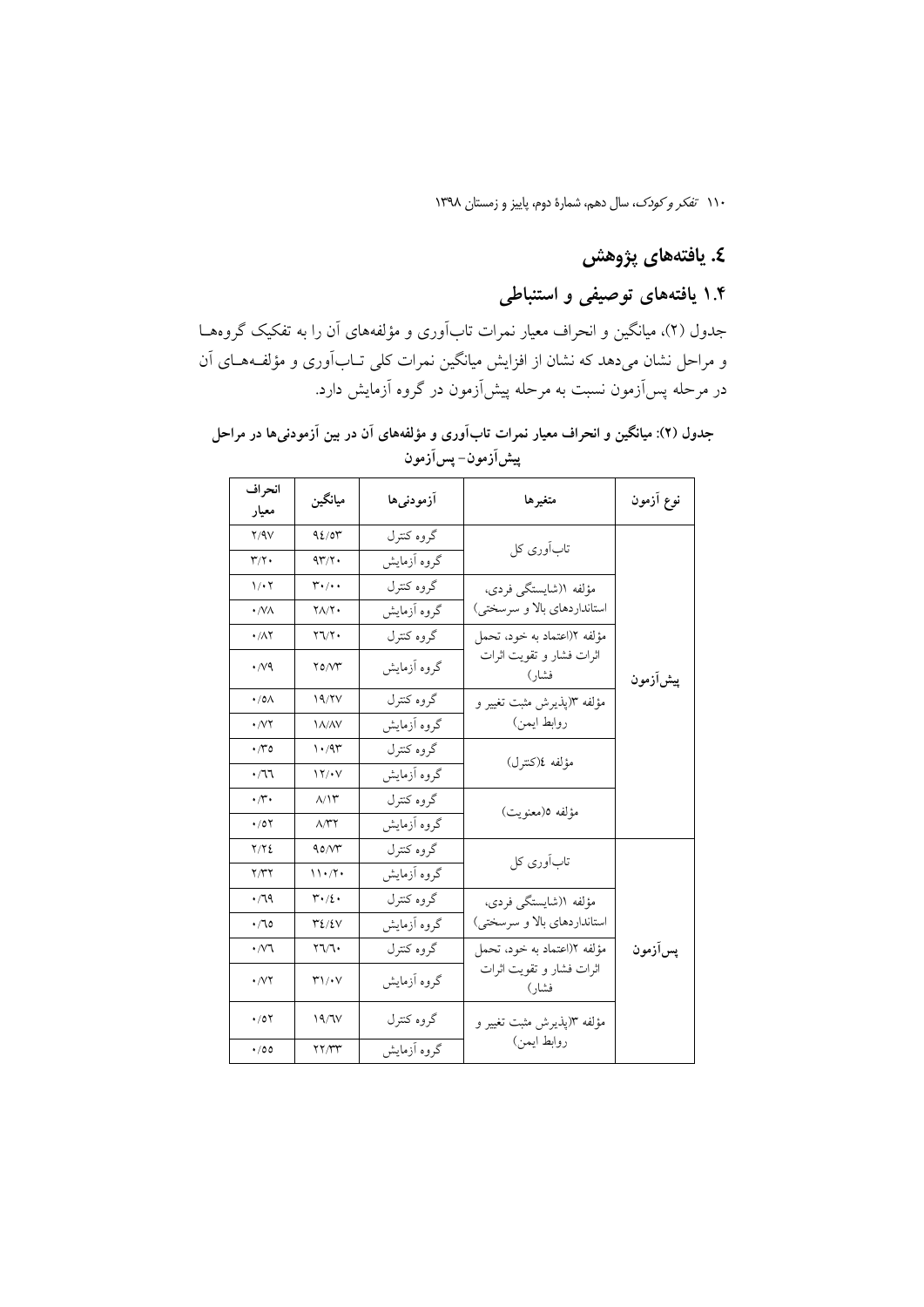تأثیر آموزش «فلسفه برای کودکان» بر تاب آوری دانش آموزان ... (سلام رحیمی و دیگران) ١١١

| $\cdot \pi$                  | 11/7    | گروه کنترل  | مؤلفه ٤(كنترل)  |  |
|------------------------------|---------|-------------|-----------------|--|
| $\cdot \pi \cdot$            | 17/97   | گروه آزمایش |                 |  |
| $\cdot$ / $\Upsilon\Upsilon$ | V/AV    | گروه کنترل  | مؤلفه ٥(معنويت) |  |
| $\cdot \pi$                  | $9/2$ . | گروه آزمایش |                 |  |

برای بررسی مفروضهها و معنیداری تفاوتهای مشـاهدهشـده بـین متغیرهـای فـوق از تحلیل کوواریانس استفاده شد. در این راستا ابتدا مفروضههای لازم جهت انجام ایـن تحلیـل بررسی شد که نتایج هرکدام از آنها به تفکیک در زیر گزارش گردیده است:

جدول (۳) نتایج آزمون شاپیرو-ویلک (Shapiro-Wilk) برای بررسی نرمال بــودن توزیــع متغیرهای پژوهش است. توزیع متغیرها در پیش[زمون و پس[زمون گــروه آزمــایش و گــواه نرمـال اسـت. چراكـه مقـادير W محاسـبهشـده در سـطح آلفـاي (٠/٠٥) معنـىدار نيسـت  $(p>\cdot/\cdot o)$ 

جدول (۳): نتایج آزمون شاپیرو-ویلک جهت تعیین نرمال بودن توزیع متغیرها در مراحل پیشآزمون و پسآزمون

| سطح<br>معنىدارى                | آماره w                        | متغير                                                         | نوع<br>آزمون | ازمودنى ها |
|--------------------------------|--------------------------------|---------------------------------------------------------------|--------------|------------|
| $\cdot$ /2۳ $\wedge$           | .1922                          | تابآوری کل                                                    |              |            |
| .402                           | $\cdot/\lambda\lambda$         | مؤلفه ((شايستگى فردى، استانداردهاى بالا<br>و سرسختي)          |              |            |
| $\cdot$ /20 $\wedge$           | .7927                          | مؤلفه ٢(اعتماد به خود، تحمل اثرات فشار و<br>تقويت اثرات فشار) | ييشأزمون     |            |
| $\cdot$ / $\cdot$ 0 $\Upsilon$ | $\cdot$ /AV0                   | مؤلفه ٣(پذيرش مثبت تغيير و روابط ايمن)                        |              |            |
| $\cdot$ / $\cdot$ 7            | $\cdot$ / $\land\land\land$    | مؤلفه ٤(كنترل)                                                |              |            |
| .749                           | $\cdot$ /9۳۱                   | مؤلفه ٥(معنويت)                                               |              | گروه       |
| $\cdot$ / $\gamma$ $\gamma$    | .470                           | تابآوری کل                                                    |              | کتر ل      |
| $\cdot$ / $\cdot$ 0 $\cdot$    | $\cdot$ / $\wedge\wedge\wedge$ | مؤلفه ((شايستگى فردى، استانداردهاى بالا<br>و سرسختي)          |              |            |
| $\cdot/\cdot$ 1.               | $\cdot$ / $\land\land\lor$     | مؤلفه ٢(اعتماد به خود، تحمل اثرات فشار و<br>تقويت اثرات فشار) | يس آزمون     |            |
| .792                           | $\cdot$ /9 $\tau$ ۲            | مؤلفه ٣(يذيرش مثبت تغيير و روابط ايمن)                        |              |            |
| $\cdot$ /\Vo                   | .41V                           | مؤلفه ٤(كنترل)                                                |              |            |
| $\cdot$ / $\cdot$ 0 $\cdot$    | $\cdot$ / $\wedge\wedge\wedge$ | مؤلفه ٥(معنويت)                                               |              |            |
| $\cdot$ /0 $\wedge$ 9          | .402                           | تابآوری کل                                                    | ييشأزمون     | گروه       |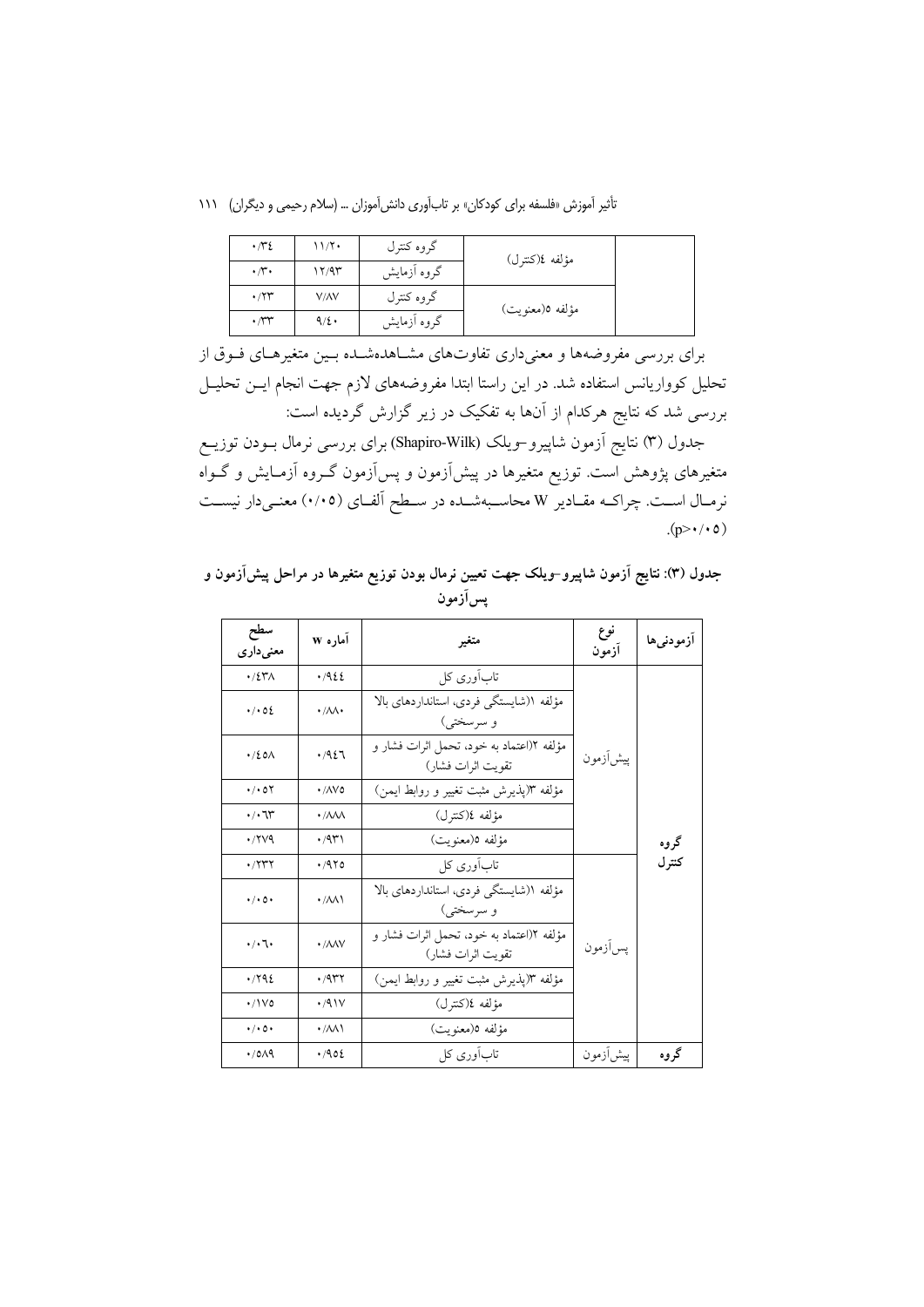۱۱۲ *تفکر و کودک*، سال دهم، شمارهٔ دوم، پاییز و زمستان ۱۳۹۸

| مؤلفه ۱(شایستگی فردی، استانداردهای بالا<br>.741<br>$\cdot/\cdot\vee$<br>و سرسختی)<br>مؤلفه ١(اعتماد به خود، تحمل اثرات فشار و<br>$\cdot$ / $\cdot$ 0)<br>$\cdot$ / $\wedge\wedge\Upsilon$<br>تقويت اثرات فشار)<br>مؤلفه ٣(پذيرش مثبت تغيير و روابط ايمن)<br>۰/۹٦۱<br>$\cdot$ / $\vee$ $\cdot$ 0<br>مؤلفه ٤(كنترل)<br>$\cdot$ M)<br>.409<br>مؤلفه ٥(معنويت)<br>.401<br>.7007<br>تابآوری کل<br>$\cdot$ /۲۳۲<br>.401<br>مؤلفه ((شايستگى فردى، استانداردهاى بالا<br>.449<br>$\cdot$ rvr<br>و سرسختي)<br>مؤلَّفه ١(اعتماد به خود، تحمل اثرات فشار و<br>$\cdot$ /9۳۱<br>$\cdot$ / $\lambda$<br>پس آزمون<br>تقويت اثرات فشار)<br>مؤلفه ٣(پذيرش مثبت تغيير و روابط ايمن)<br>$\cdot$ /9 $\vee$<br>$\cdot$ /107<br>مؤلفه ٤(كنترل)<br>۱۳۳۱.<br>$\cdot$ / YVA<br>$\cdot$ / $\cdot$ 02<br>مؤلفه ٥(معنويت)<br>$\cdot/\lambda\lambda$ |  |  |        |
|------------------------------------------------------------------------------------------------------------------------------------------------------------------------------------------------------------------------------------------------------------------------------------------------------------------------------------------------------------------------------------------------------------------------------------------------------------------------------------------------------------------------------------------------------------------------------------------------------------------------------------------------------------------------------------------------------------------------------------------------------------------------------------------------------------------------|--|--|--------|
|                                                                                                                                                                                                                                                                                                                                                                                                                                                                                                                                                                                                                                                                                                                                                                                                                        |  |  | أزمايش |
|                                                                                                                                                                                                                                                                                                                                                                                                                                                                                                                                                                                                                                                                                                                                                                                                                        |  |  |        |
|                                                                                                                                                                                                                                                                                                                                                                                                                                                                                                                                                                                                                                                                                                                                                                                                                        |  |  |        |
|                                                                                                                                                                                                                                                                                                                                                                                                                                                                                                                                                                                                                                                                                                                                                                                                                        |  |  |        |
|                                                                                                                                                                                                                                                                                                                                                                                                                                                                                                                                                                                                                                                                                                                                                                                                                        |  |  |        |
|                                                                                                                                                                                                                                                                                                                                                                                                                                                                                                                                                                                                                                                                                                                                                                                                                        |  |  |        |
|                                                                                                                                                                                                                                                                                                                                                                                                                                                                                                                                                                                                                                                                                                                                                                                                                        |  |  |        |
|                                                                                                                                                                                                                                                                                                                                                                                                                                                                                                                                                                                                                                                                                                                                                                                                                        |  |  |        |
|                                                                                                                                                                                                                                                                                                                                                                                                                                                                                                                                                                                                                                                                                                                                                                                                                        |  |  |        |
|                                                                                                                                                                                                                                                                                                                                                                                                                                                                                                                                                                                                                                                                                                                                                                                                                        |  |  |        |
|                                                                                                                                                                                                                                                                                                                                                                                                                                                                                                                                                                                                                                                                                                                                                                                                                        |  |  |        |

در جدول (٤) نتايج آزمون لوين ( Leven's test) جهت بررسي همگني واريانس،هاي بــين گروهها أورده شـده اسـت. نتـايج أزمـون لـوين نشـان مـيدهـد كـه پـيشفـرض همگنـي واریانس های بین گروهها، محقق شده است چراکـه F هــای محاسـبهشــده در ســطح آلفــای (۰/۰۵) معنی دار نیست (۴/۰/۰۵).

| سطح<br>معنىدارى              | درجه آزادی<br>درونگروهي | درجه<br>آزادى<br>بين<br>گروهي | أماره<br>ازمون<br>لوين                | متغير                                                         | نوع أزمون |
|------------------------------|-------------------------|-------------------------------|---------------------------------------|---------------------------------------------------------------|-----------|
| $\cdot$ /119                 | ۲۸                      |                               | $\cdot$ / $\cdot$ $\uparrow$ $\wedge$ | تابآوری کل                                                    |           |
| $\cdot \cdot \circ \wedge$   | ۲۸                      |                               | $r_{.9}$ .                            | مؤلفه ا(شايستگى فردى،<br>استانداردهای بالا و سرسختی)          |           |
| ۳٥٦.                         | ۲۸                      |                               | $\cdot$ / $\sqrt{9}$                  | مؤلفه ٢(اعتماد به خود، تحمل اثرات<br>فشار و تقويت اثرات فشار) | ييشiزمون  |
| $\cdot$ /201                 | ۲۸                      |                               | $\cdot$ /0 $\vee$ 9                   | مؤلفه ٣(پذیرش مثبت تغییر و روابط<br>ايمن)                     |           |
| $\cdot$ / $\cdot$ 0 $\wedge$ | ۲۸                      |                               | ۳۹۰٦                                  | مؤلفه ٤(كنترل)                                                |           |
| $\cdot \cdot \wedge$         | ٢٨                      |                               | Y.V.12                                | مؤلفه ٥(معنويت)                                               |           |

جدول (۴): نتایج آزمون لوین مربوط به بررسی همگنی واریانس۵ا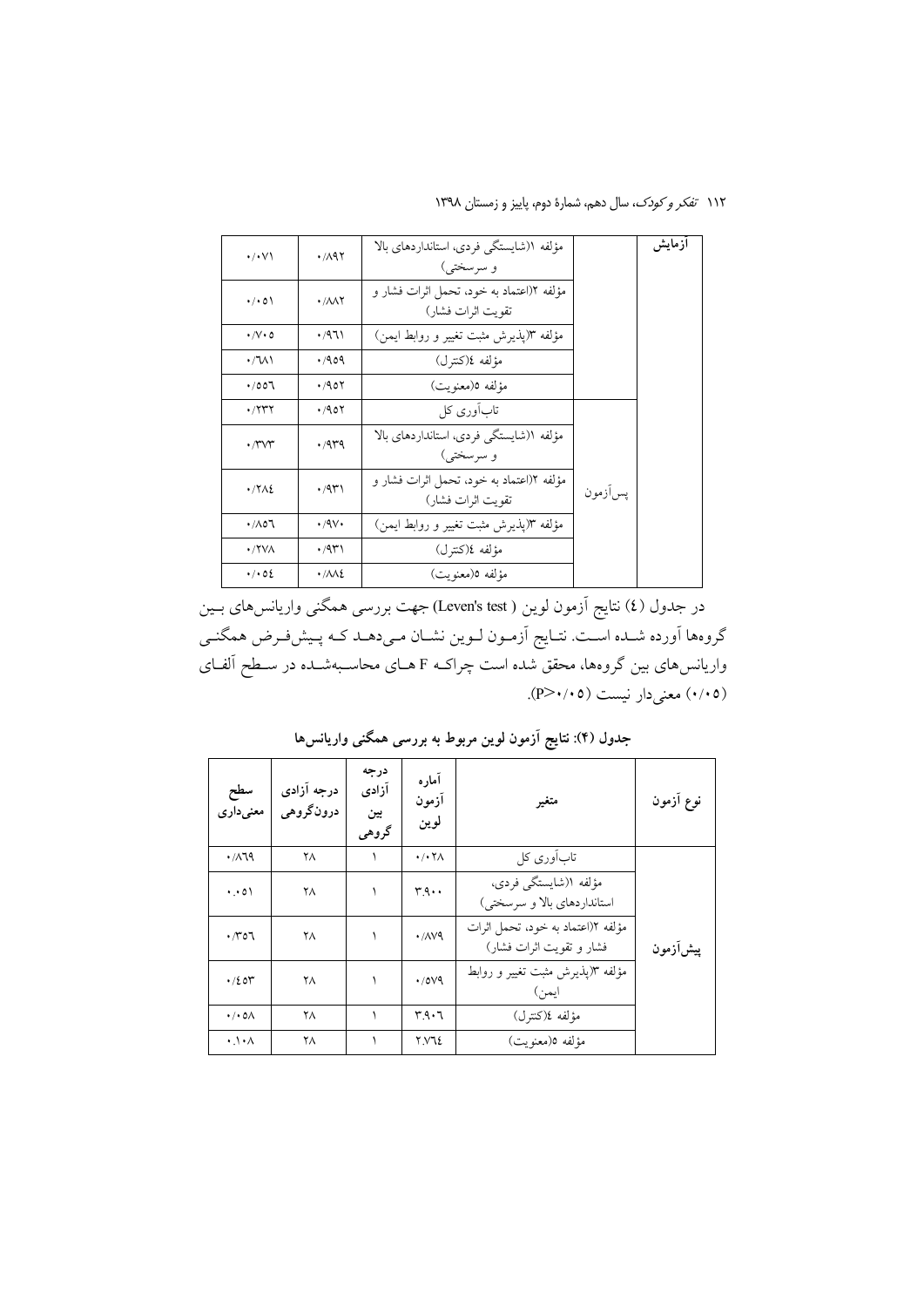|  | تأثیر آموزش «فلسفه برای کودکان» بر تابآوری دانش[موزان … (سلام رحیمی و دیگران)   ۱۱۳ |  |  |  |  |  |  |  |
|--|-------------------------------------------------------------------------------------|--|--|--|--|--|--|--|
|--|-------------------------------------------------------------------------------------|--|--|--|--|--|--|--|

| $\cdot/\lambda \cdot$ ٦                    | ۲۸ | $\cdot$ / $\cdot$ 7                      | تابآوری کل                                                    |          |
|--------------------------------------------|----|------------------------------------------|---------------------------------------------------------------|----------|
| .7.7                                       | ۲۸ | .7VV                                     | مؤلفه ١(شايستگى فردى،<br>استانداردهای بالا و سرسختی)          |          |
| $.77\wedge$                                | ۲۸ | $\cdot$ . $\lambda\lambda$               | مؤلفه ١(اعتماد به خود، تحمل اثرات<br>فشار و تقويت اثرات فشار) | يسرازمون |
| $\cdot$ $\uparrow\uparrow\uparrow\uparrow$ | ۲۸ | 1.201                                    | مؤلفه ٣(پذیرش مثبت تغییر و روابط<br>ايمن)                     |          |
| $.0\Lambda$                                | ۲۸ | $\cdot$ $\uparrow$ $\uparrow$ $\uparrow$ | مؤلفه ٤(كنترل)                                                |          |
| .177                                       | ۲۸ | <b>Y.200</b>                             | مؤلفه ٥(معنويت)                                               |          |

جدول (٥) نتایج تحلیل همگنی شیب رگرسیون در نمرات تــابآوری و مؤلفــههــای آن است. با توجه به نتایج مندرج در این جدول، پیشفرض همگنــی شــیبهــای رگرســیون در گروههای موردمطالعه محقق شده است. چراکه مقدار F تعامل متغیر مســتقل و هــمتغییــر در متغیر وابسته و مؤلفههای آن در سطح آلفای (۰/۰۵) معنیدار نیست (۰/۰۵). جدول (٥): نتایج تحلیل همگنی شیب رگرسیون در نمرات تابآوری و مؤلفههای آن

| سطح<br>معنادار<br>ى | مقدار F                          | ميانگين<br>مجذورات          | درجه<br>آزادی | مجموع<br>مجذورات                                                  | متغير وابسته                                                         | منبع تغييرات       |
|---------------------|----------------------------------|-----------------------------|---------------|-------------------------------------------------------------------|----------------------------------------------------------------------|--------------------|
| $\cdot$ / $\cdot$ \ | $Y \cdot T$                      | 977/97                      | ١             | 977/97                                                            | تابآوری کل                                                           | ييشآزمون           |
| $\cdot$ /19         | $1/\sqrt{9}$                     | $\Lambda$ 2/ $\cdot$ $\tau$ | ١             | $\Lambda$ 2/ $\cdot$ $\tau$                                       | تابآوری کل                                                           | گروه               |
| .700                | $\cdot \pi$                      | 1V/77                       | ١             | 1 V/Y                                                             | تابآوری کل                                                           |                    |
| 4.49                | Y/9Y                             | 17/79V                      | ١             | مؤلفه ا(شايستگى<br>فردي، استانداردهاي<br>17/19V<br>بالا و سرسختي) |                                                                      |                    |
| $\cdot \pi$ 09      | $\cdot$ / $\wedge$ $\vee$ $\sim$ | 2/77                        | ١             | 2/77                                                              | مؤلفه ١(اعتماد به<br>خود، تحمل اثرات<br>فشار و تقويت اثرات<br>فشار ) | گروه ×<br>ييشآزمون |
| $\cdot/2$ 17        | .790                             | $1/\gamma$                  | ١             | $1/M^{2}$                                                         | مؤلفه ٣(پذیرش<br>مثبت تغییر و روابط<br>ايمن)-                        |                    |
| .7127               | $\cdot$ /٢٢١                     | · / YVA                     | $\lambda$     | $\cdot$ /۲۷ $\wedge$                                              | مؤلفه ٤(كنترل)                                                       |                    |
| $\cdot$ /٤٨١        | $\cdot$ /0 \ $\Upsilon$          | .727.                       | $\lambda$     | $\cdot/27$                                                        | مؤلفه ٥(معنويت)                                                      |                    |
|                     |                                  | 27/M                        | ۲٦            | 171A/90                                                           | تابآوری کل                                                           | خطا                |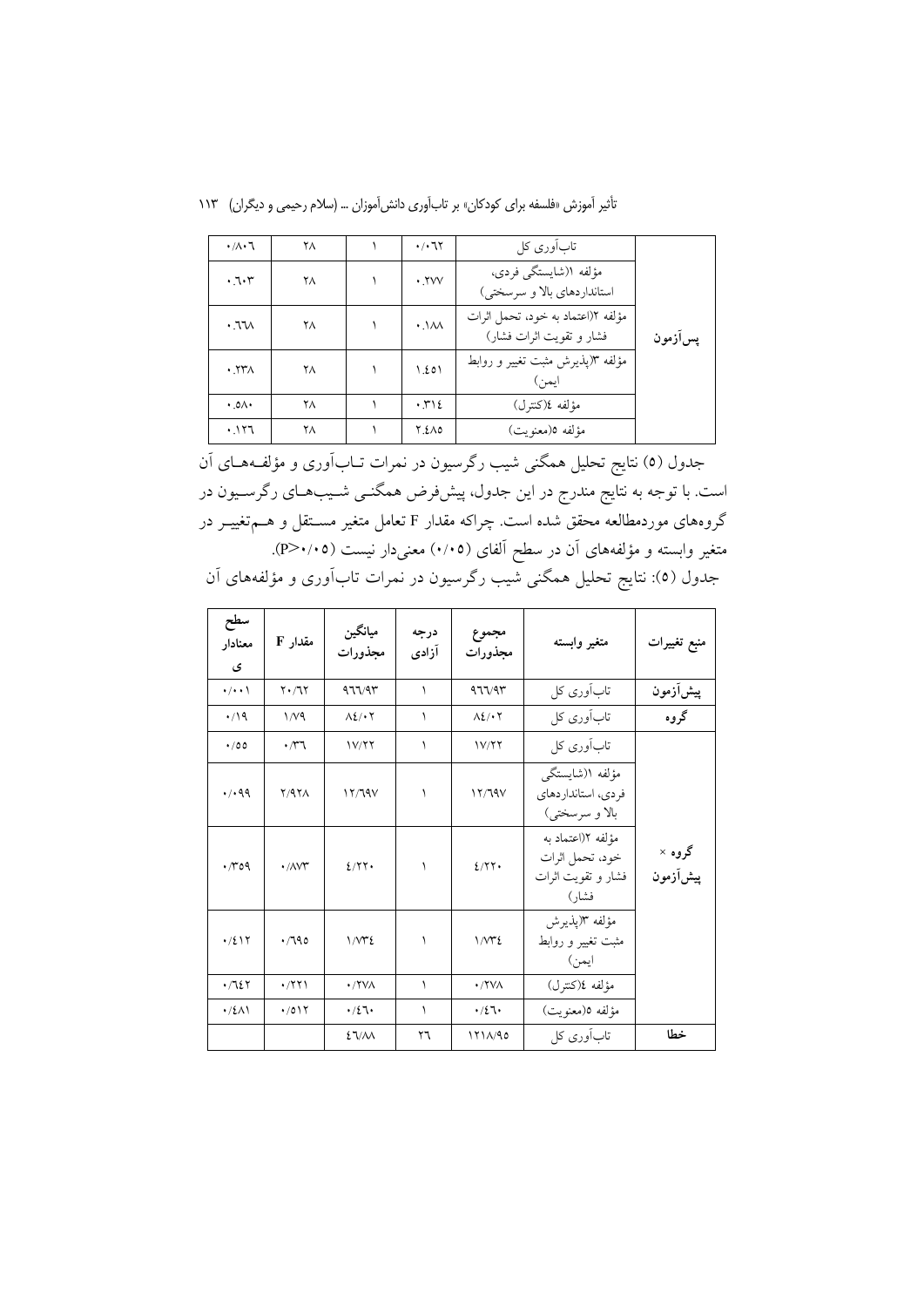|  | $\cdots$<br><b>TYIATT</b> | <br>ىاباورى تل |  |
|--|---------------------------|----------------|--|
|--|---------------------------|----------------|--|

با توجه به برقراری مفروضههای مربوطه، برای بررسـی فرضـیههـای تحقیـق، از آزمـون تحلیل کوواریانس استفاده شد که نتایج آن در ذیل آورده شده است.

### ۲.۴ فرضیه کلی یژوهش

«آموزش فلسفه برای کودکان بر تابآوری دانش آموزان ابتدایی تأثیر دارد»

برای آزمون فرضیه کلی تحقیق از تحلیل کوواریانس تک متغیره استفاده شد که نتـایج آن بهقرار زير است:

جدول (٦) نشان مي دهد كه پس از تعديل نمرات پيش آزمون، اثر معنى دار متغير مســتقل با (p<٠/٠٠١ F=٣٧/٣٠٧) وجود داشت. درنتيجه چنين استنباط مي شود كه تفـاوت نمـرات بین میانگینهای تعدیل شده دو گروه در مرحله پس آزمـون معنـادار بـوده، بـدین معنـی کـه اَموزش فلسفه برای کودکان بر تاباَوری کودکان تــأثیر داشــته و موجـب افــزایش اَن شــده است؛ بنابراین فرضیه کلی پژوهش مورد تأیید قرار می گیرد.

جدول (۶): نتایج آزمون تحلیل کوواریانس تک متغیره مربوط به مقایسه نمرات کلی تابآوری در مرحله يسlأزمون

| مجذور<br>اتا        | سطح<br>معناداري     | نسبت<br>F              | ميانگين<br>مجذورات                                | درجه<br>آزادى | مجموع<br>مجذورات                                                                                                                                                                                                                                                                                                                                                                                                                                                                           | منابع<br>تغييرات | متغير   |
|---------------------|---------------------|------------------------|---------------------------------------------------|---------------|--------------------------------------------------------------------------------------------------------------------------------------------------------------------------------------------------------------------------------------------------------------------------------------------------------------------------------------------------------------------------------------------------------------------------------------------------------------------------------------------|------------------|---------|
| $\cdot$ /2٣٥        | $\cdot$ / $\cdot$ \ | $Y \cdot / \Lambda$ 19 | 907/171                                           |               | 907/171                                                                                                                                                                                                                                                                                                                                                                                                                                                                                    | پیش زمون         |         |
| $\cdot$ /0/ $\cdot$ | $\cdot$ / $\cdot$ \ | $r_{V}/r_{V}$          | $\mathcal{N} \cdot \mathcal{N} \cdot \mathcal{N}$ |               | $\left(\sqrt{2} \cdot \sqrt{2} \cdot \sqrt{2} \cdot \sqrt{2} \cdot \sqrt{2} \cdot \sqrt{2} \cdot \sqrt{2} \cdot \sqrt{2} \cdot \sqrt{2} \cdot \sqrt{2} \cdot \sqrt{2} \cdot \sqrt{2} \cdot \sqrt{2} \cdot \sqrt{2} \cdot \sqrt{2} \cdot \sqrt{2} \cdot \sqrt{2} \cdot \sqrt{2} \cdot \sqrt{2} \cdot \sqrt{2} \cdot \sqrt{2} \cdot \sqrt{2} \cdot \sqrt{2} \cdot \sqrt{2} \cdot \sqrt{2} \cdot \sqrt{2} \cdot \sqrt{2} \cdot \sqrt{2} \cdot \sqrt{2} \cdot \sqrt{2} \cdot \sqrt{2} \cdot \$ | گروه             | تابآوري |
|                     |                     |                        | EONAE                                             | ۲۷            | 1777/107                                                                                                                                                                                                                                                                                                                                                                                                                                                                                   | خطا              |         |
|                     |                     |                        |                                                   | ٣.            | $\mathsf{r}\mathsf{r}\mathsf{1}\wedge\mathsf{r}\mathsf{r}\mathsf{1}\cdots$                                                                                                                                                                                                                                                                                                                                                                                                                 | کا               |         |

#### ۳.۴ فرضیههای جزئی پژوهش

الف) آموزش فلسفه برای کودکان بر میزان شایستگی فردی، استانداردهای بـالا و سرسـختی دانش آموزان ابتدایی تأثیر دارد. ب) آموزش فلسفه برای کودکان بر میزان اعتماد به خود، تحمل اثـرات منفـی و تقویـت اثرات فشار دانش آموزان ابتدایی تأثیر دارد.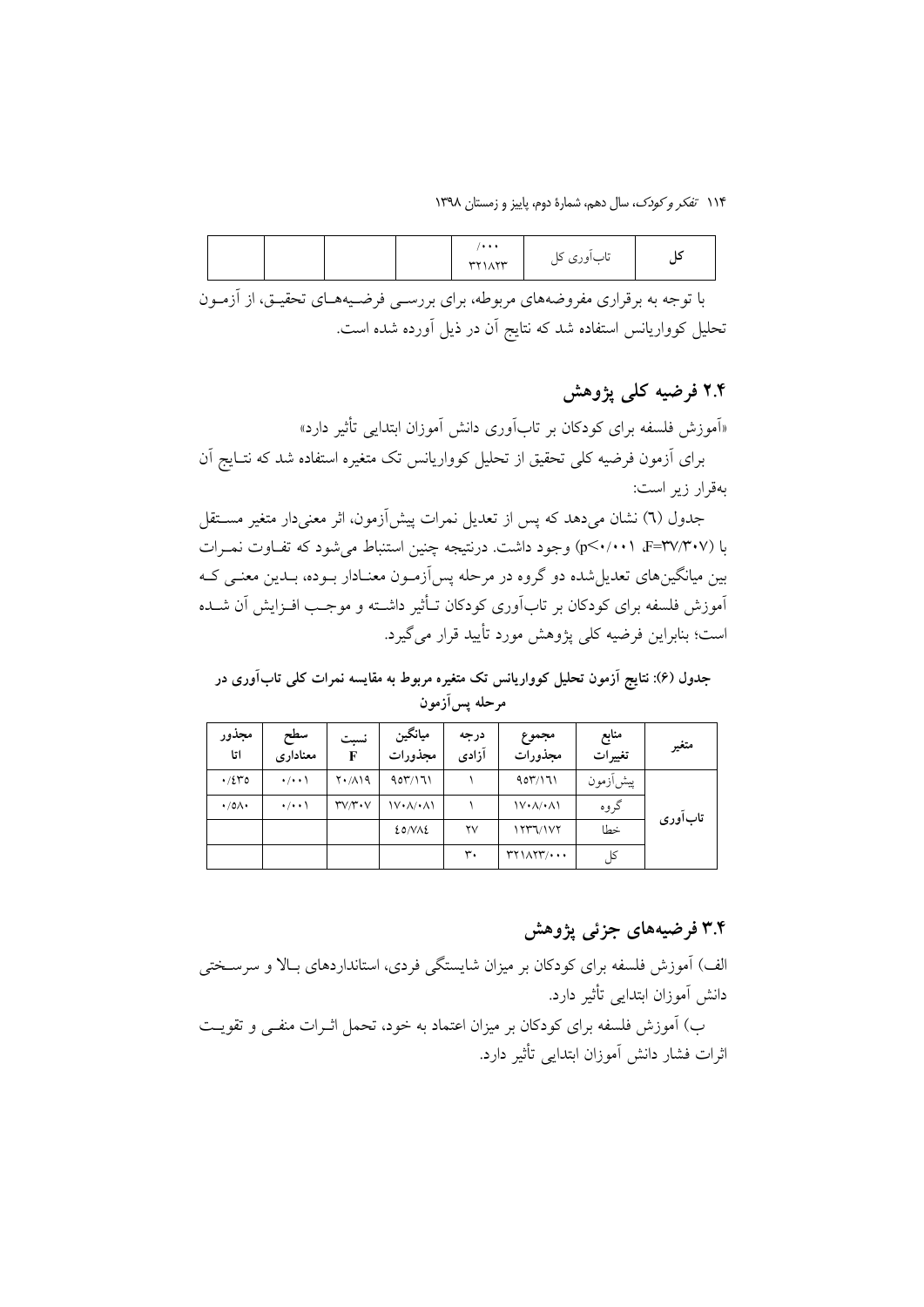ج) آموزش فلسفه برای کودکان بر میـزان پـــذیرش مثبــت تغییــر و روابــط ایمـــن دانــش آموزان ابتدابے تأثیر دارد.

د) آموزش فلسفه برای کودکان بر میزان کنترل دانش آموزان ابتدایی مثبت دارد. ه) آموزش فلسفه برای کودکان بر میزان معنویت دانش آموزان ابتدایی تأثیر دارد. برای آزمون فرضیههای فوق از تحلیل کوواریانس چند متغیره استفاده شـد کـه نتـایج آن بهقرار زیر است:

نتایج جدول (۷) نشان می دهد که مقدار F محاسبهشده در سطح الفـای (۰/۰۵) معنـی دار است. (F=V٦٩٧، P<٠/٠٠١)؛ بنابراين استنباط مـي شـود كـه در مرحلـه يـس[زمـون، بـين میانگین نمرات حداقل یکی از مؤلفههای تابآوری در بین گـروههـای موردمطالعــه تفــاوت معني دار وجود دارد.

جدول (۷): نتایج اَزمون تحلیل کوواریانس چندمتغیره مربوط به مقایسه نمرات مؤلفههای تابآوری در مرحله پس آزمون

| مجذور اتا    | سطح<br>معنىدارى    | درجه آزادی<br>درونگروهي | درجه<br>آزادی بین<br>كروهي | اماره | اماره<br>ازمون | ازمون     |
|--------------|--------------------|-------------------------|----------------------------|-------|----------------|-----------|
| $\cdot$ /095 | $\cdot/\cdot\cdot$ | ٣٣                      |                            | 7/79V | $\cdot$ /095   | رد پیلایی |

در ادامه برای بررسی بیشتر از تحلیل کوواریانس تک متغیره استفاده گردید کــه نتــایج اَن بەقرار زىر است:

با توجه به نتایج جدول (۸)، مقادیر F محاسبهشده برای مؤلفههــای تــابآوری در ســطح آلفای (۰/۰۵) معنیدار است. (P<۰۰۱)؛ بنـابراین چنـین اسـتنباط مـیشـود کـه در مرحلـه یس اَزمون، بین میانگین نمرات مؤلفههای تاباَوری دو گروه موردمطالعه، تفـاوت معنــی دار وجود دارد بدین معنی که اَموزش فلسفه برای کودکان بر مؤلفههــای تــاباَوری در کودکــان تأثير داشته و موجب افزايش آنها شده است؛ بنابراين فرضيههاى جزئى تحقيق مـورد تأييــد قرار مي گيرند.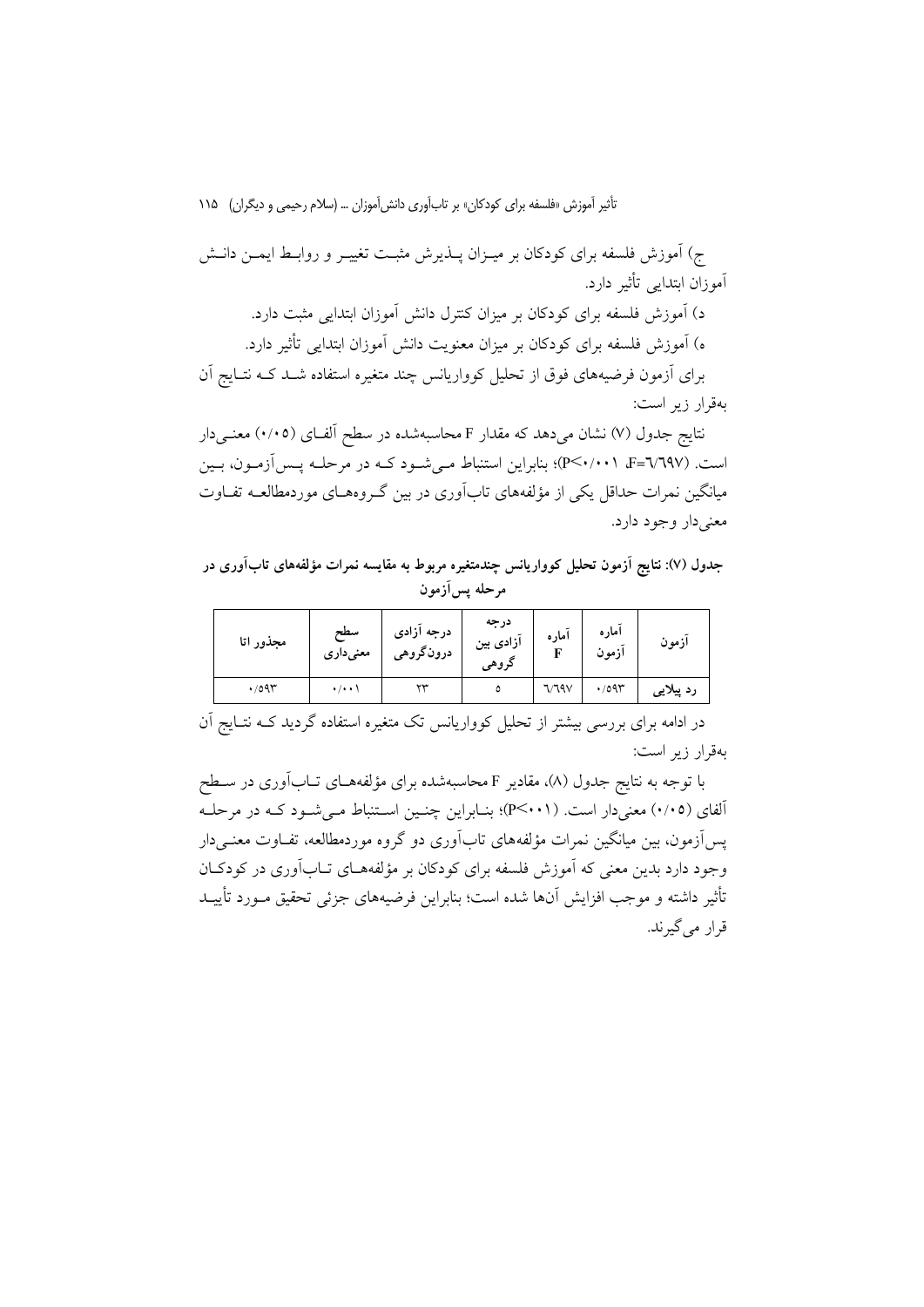| مجذور<br>اتا         | سطح<br>معناداري    | نسبت F                                           | ميانگين<br>مجذورات   | درجه<br>آزادی | مجموع<br>مجذورات        | مؤلفەهاي تاي<br>آوري                                                   |
|----------------------|--------------------|--------------------------------------------------|----------------------|---------------|-------------------------|------------------------------------------------------------------------|
| $\cdot$ /0 $\vee$    | $\cdot/\cdot\cdot$ | <b>YA/AA9</b>                                    | 172/772              | ١             | 172/772                 | مؤلفه<br>۱(شایستگی<br>فر دی،<br>استانداردهاى<br>بالا و سرسختی)         |
| $\cdot$ /00 $\wedge$ | $\cdot/\cdot\cdot$ | $\mathbf{r}_{\ell}$ . $\mathbf{r}_{\mathcal{A}}$ | 177/V11              | ١             | 177/V11                 | مؤلفه ٢(اعتماد<br>به خود، تحمل<br>اثرات فشار و<br>تقويت اثرات<br>فشار) |
| $\cdot$ /27 $V$      | $\cdot/\cdot\cdot$ | $\Upsilon \Upsilon / \Upsilon$                   | $0\Lambda/\tilde{C}$ | ١             | $0\Lambda/\Gamma$ ) $0$ | مؤلفه ٣(پذیرش<br>مثبت تغییر و<br>روابط ايمن)                           |
| .7272                | $\cdot$ / $\cdot$  | 19/A9A                                           | Y2/Y                 | ١             | Y2/Y                    | مؤلفه ١٤(كنترل)                                                        |
| $\cdot$ /٤٤٧         | $\cdot/\cdot\cdot$ | $Y1/\Lambda \cdot Y$                             | 19/72 <sub>A</sub>   | ١             | 19/721                  | مؤلفه<br>۵(معنویت)                                                     |

جدول (۸): نتایج آزمون تحلیل کوواریانس تک متغیره مربوط به مقایسه نمرات مؤلفههای تابآوری در مرحله پسآزمون

#### ٥. بحث و نتيجه گيري

نتایج تحلیل دادهها نشان داد که آموزش فلسفه برای کودکان بر تــابآوری و مؤلفــههــای آن تأثیر معناداری داشته و موجب افزایش آن در دانش آموزان ابتدایی شده است. یافتههای ایــن یژوهش با نتایج یژوهش های مختلفی که تا حدودی در این راستا صورت گرفتهانـد، همســو است. ازجمله پژوهش صدیقی، گــورارد و ســی (Siddiqui, Gorard & See 2019) بــورگ ( Burgh, 2018)؛ لنكستر (Lancaster, 2017)؛ يـژوهش صـديقى، گـورارد و ســي ( Siddiqui, Gorard, & See 2017)؛ چراغ زاده، کردنوقابی و ســهرابی (۱۳۹۸)؛ قبادیــان (۱۳۹۷)؛ فتحــی، احقر و نادری (۱۳۹۷) که همگی نشان از تأثیر مثبت آموزش فلسفه برای کودکان میباشــند. مطابق با دیدگاه لیپمن کودکی که در مهارتهای تفکر خبره شده است، صرفاً کودکی نیسـت که بزرگشده، بلکه کودکی است که ظرفیت رشد او افزایش یافتـه اسـت (لیـپمن، شــارپ و اسکانیان ۱۳۹۵: ۱۹). کودکی که به ابزار تفکـر مجهـز بـوده و روشهـای صـحیح تفکـر را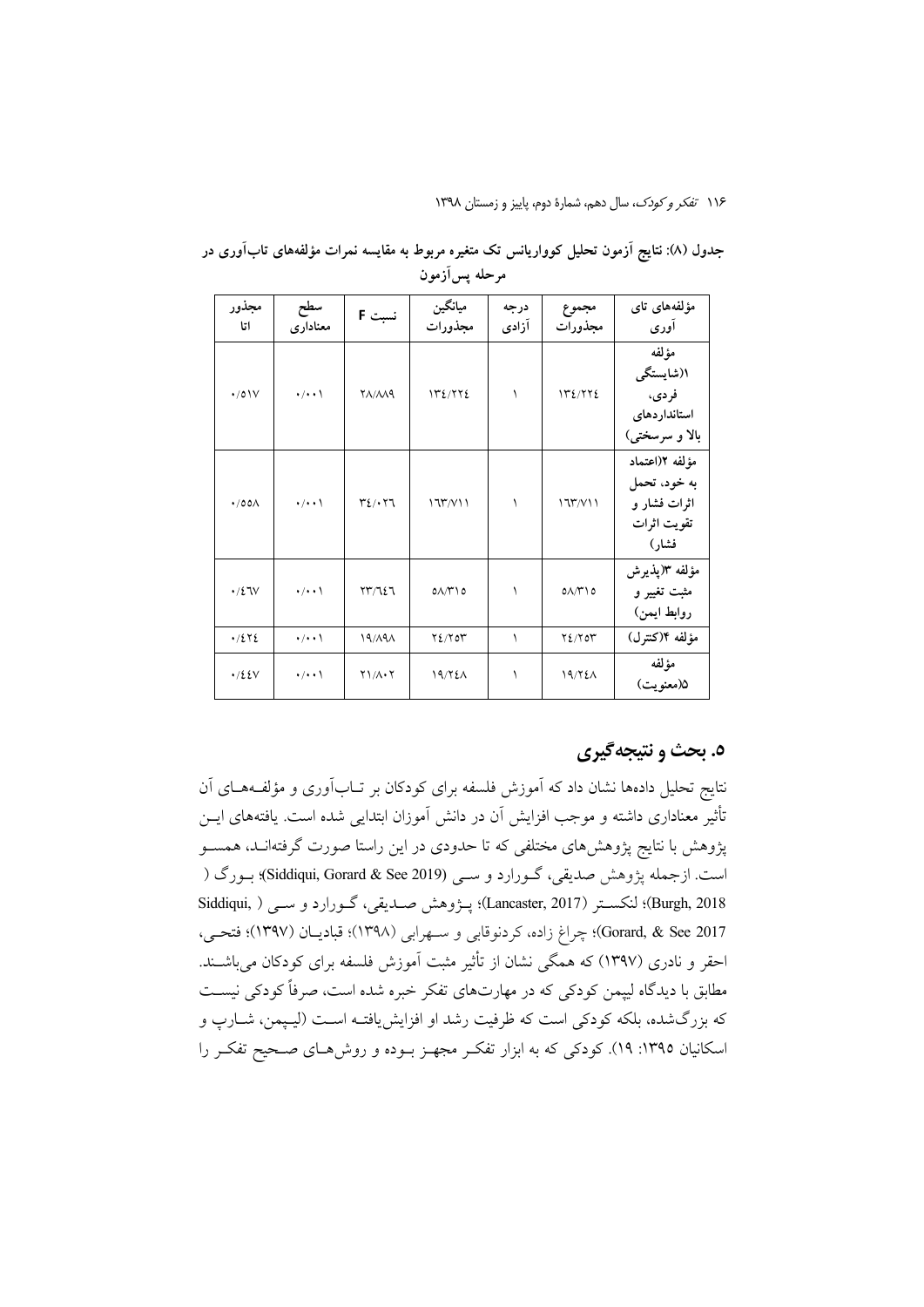میداند درراه مواجه با دنیای در حال تغییر و چالشهای آن موفق عمل می کند و بـه سـمت يک زندگي سالم و معقول هدايت مي شود.

در جامعهی متکثر و متنوع امروز که کودکان با انتخابهای متعــدد و متنــوع مواجــهانــد، آنها باید دارای قدرت قضاوت و انتخاب صحیح و نیز توانایی تفکر نقادانه باشند. به همـین دلیل از اهداف اساسی هر نظام آموزشی، تربیت انسانهای هشیار و آگاه که تفکر خود را بـر پایهی استدلال صحیح و منطق بنانهاده، در برخورد با دنیـای پیرامـون خـویش بـا اندیشـهای جامع و عميق، جوانب مختلف امور را بررسي نموده و از انعطاف بالايي در مواجه با مســائل زندگی برخوردار باشند، است (مؤمنی مهموئی، پرورش، ۱۳۹۵). پرورش مهارتهای تفک خود راهی مطمئن برای دست یافتن به اهداف دیگری نیـز هسـت (Csapo 1997). ازجملـه تابآوری. به صورتی که تحت تأثیر قرار دادن فرایندهای فکـری، مـی توانـد گــام مهمــی در ایجاد مهارتها و توانیا هرای مربوط به تبارآوری باشند ( Hall, Pearson, & Reaching  $(2003)$ 

در این راستا، برنامهی فلسفه برای کودکان، با تکیهبر تفکر کودکان، ازجمله موفق تـرین و پرکاربردترین برنامههای آموزشی کودکان هست (برهمن، خدابخشــی صـادقآبـادی ١٣٩٦). آموزش فلسفه برای کودکان مـیتوانـد از طریــق آمـوزش روش فلسـفه ورزی، فراینــدهای فکری را تحت تأثیر قرار داده و درنهایت آنها را برای ایفای نقش مناسب در جامعــه آمــاده سازد (لپیمن؛ به نقل از ویسی، میرزا محمدی و رهنما ١٣٩٤). همچنین آموزش فلسفه بـرای کودکان با اعطای نقش فعال و جستوجوگر به کودکان برای تغییرهای اساســی نــهفقـط در بعد شناختی بلکه در سایر ابعاد غیر شناختی (Siddiqui, Gorard & See 2019) نیز کودکـان را در حل مسائل فردی و اجتماعی توانمند مـیسـازد (سـتاری، ۱۳۹۳، ص. ٤) کـه ایــن نگـاه چندبعدی به کودک در ارتقای تابآوری او کـه سـازهای تعـاملی بـین نظـامهـای وجـودی كودك است (Ungar & Theron 2019)، بسيار مؤثر است. كـودك بـا حضـور در اجتمـاع پژوهشی، حول محتوایی که معمولاً به شکل داستان ارائه می شود به بحـث و گفـتوگـو در مورد مسائل و موضوعات موجود در جامعــه و مــتن زنــدگی روزمــره مــی.یــردازد. داســتان استعارههايي براي زندگي واقعي انسانها را خلق مي كند و همين موجب پيوند انســان بــا آن است. از مشخصههای این استعاره، تمرکز حول محور شخصیتی خاص است کـه هــدف و انگیزه دارد و برای رسیدن به هدفش با موانعی روبهروست و همین پی رنگ داستان را شکل می دهد. جریان مبارزات این شخصیت و حوادثی که برای او روی می دهد بـه خواننـده هـم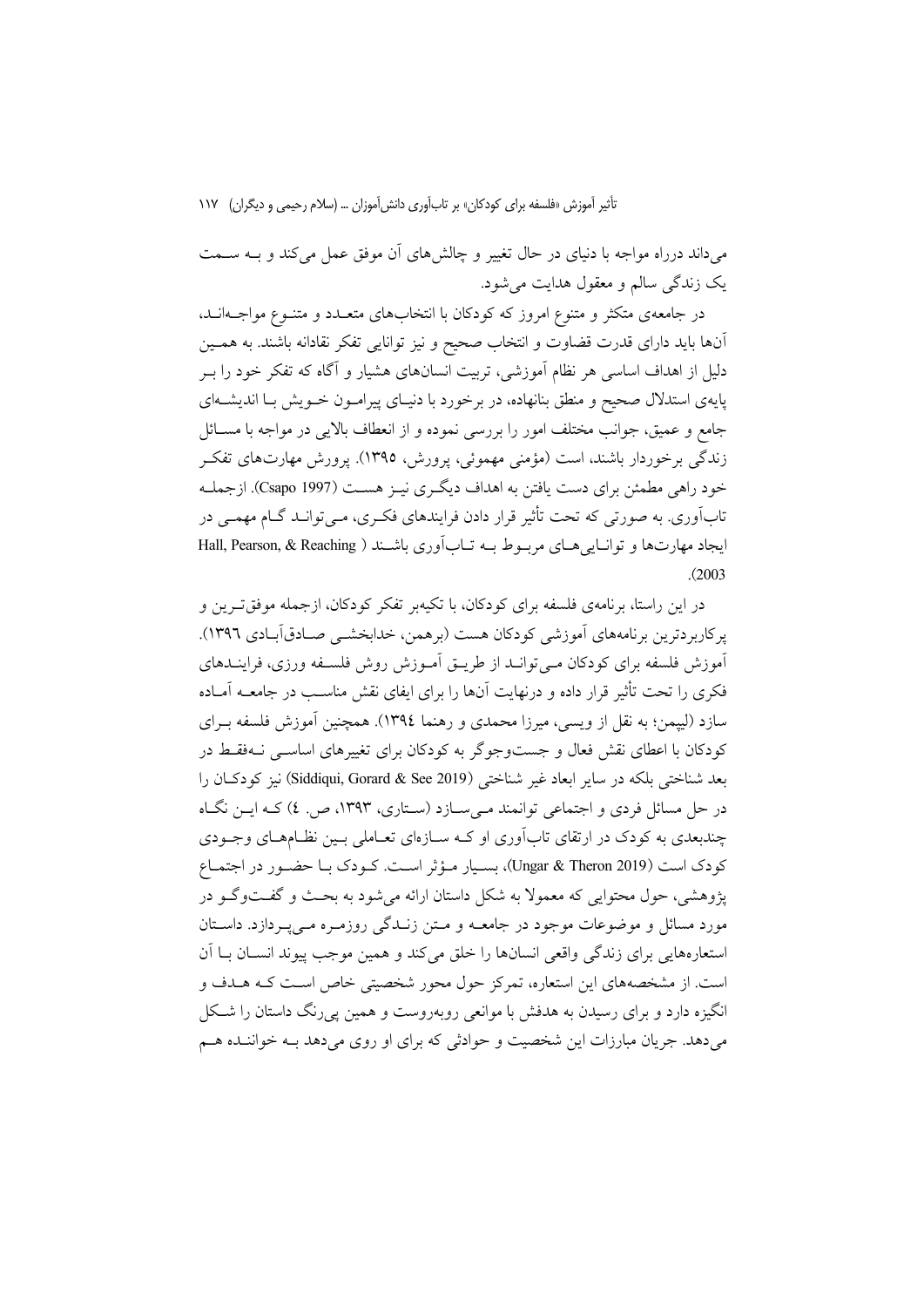مربوط می شود و خواننده را به تفکر وا میدارد. آنچه در داستان ترسیم می شـود، کـموبـیش، شبیه اَن چیزی است که هر انسانی می تواند در زندگی واقعی خود تجربه کند (فیشر؛ به نقــل از هدایتی و شاطالبی ۱۳۹۲). درنتیجه بـا شـرکت کـودک در اجتمـاع پژوهشـی و پـرورش توانایی ها و ظرفیتهای او در ابعاد مختلف، می توان شاهد سازگاری مثبت هرچــه بیشــتر بــا نیازها، چالشها و تهدیدات زندگی و افزایش تابآوری او بود.

لذا با توجه به نتایج بهدستآمده پیشنهاد می شود که برنامـههـایی بـرای آمـوزش فلسـفه برای کودکان در جوامعی که کودکان در معرض خطر و فشارها و چـالشهـای بیشــتری در زندگی روزمره هستند توسط تسهیل گرانی أموزش دیده، اجرا شــود. همچنــین مــی تــوان بــا اجرای صحیح و مناسب آموزش فلسفه برای کودکان بهعنـوان بخشــی از برنامــه هفتگــی در مدارس مقطع ابتدایی، از تأثیرات مثبت آن بهره برد.

#### كتابنامه

اعرابيان، اقدس. (١٣٩٥). تابأوري. فصلنامه اطلاعرساني. ١٠ (٣٧ و ٣٨)، ٣٦–٣٦. برهمن، مریم و خدابخشی صادقآبادی، فاطمه. (۱۳۹٦). آموزش فلسـفه بـرای کودکـان. پیشـرفتهـای نوین در علوم رفتاری، ۲ (۹)، ۰-۹۰-۹۰. تروبريج، ساراً. (١٣٩٥). تابآوري با باورها آغاز مي شود: تكيهبر نقاط قوت دانش[موزان بــراي موفقيــت در مدرسه. ترجمه ليلا وطندوست، حسن صادقي، مريم شهري، تهران: ورجاوند. چراغ زاده، مینا؛ کردنوقابی، رسول؛ سهرابی، زهـرا. (۱۳۹۸). اثربخشــی آمـوزش فلســفه بــه کودکــان بــر احساس تنهایی و ناامیدی دانش آموزان. تفکر و کودک، ١٠(١), ١-٢٣. دلاور، علي. (١٣٩٥). مباني نظري و عملي يژوهش در علوم انساني و اجتماعي. ويرايش ٢. تهران: رشد. راجی، ملیحه. (۱۳۹۵). کندوکاوی در مبانی نظری و خاستگاههای نظری-تربیتی فلسـفه بـرای کودکـان. تهران: پژوهشگاه علوم انسانی و مطالعات فرهنگی. سامانی، سیامک؛ جوکار، بھرام و صحراگرد، نرگس. (١٣٨٦). تابآوری، ســلامت روانــي و رضــايتمندي از زندگی. مجله روان پزشکی و روانشناسی بالینی ایران، ۱۳ (۳)، ۲۹۰–۲۹۵. سانتراک، جان (١٣٩٤). روانشناسی تربیتی. ترجمه شاهده سـعیدی، تهـران: موسسـه خـدمات فرهنگــی ر سا. ستاری، علی. (۱۳۹۳). نقد مبانی فلسفی فلسفه برای کودکان. قم: پژوهشگاه حوزه و دانشگاه. سرمدي، محمدرضا؛ رضائي، مهديه؛ روحاني فر، احمد. (١٣٩٨). تـأثير آمـوزش فلسـفه بـه كودكـان بـر دانش، حساسیت و نگرانی محیطزیستی دانشآموزان پایه هفتم متوسطه. تفکر و کـودک، ۱۰(۱), ۱–  $\mathcal{N}$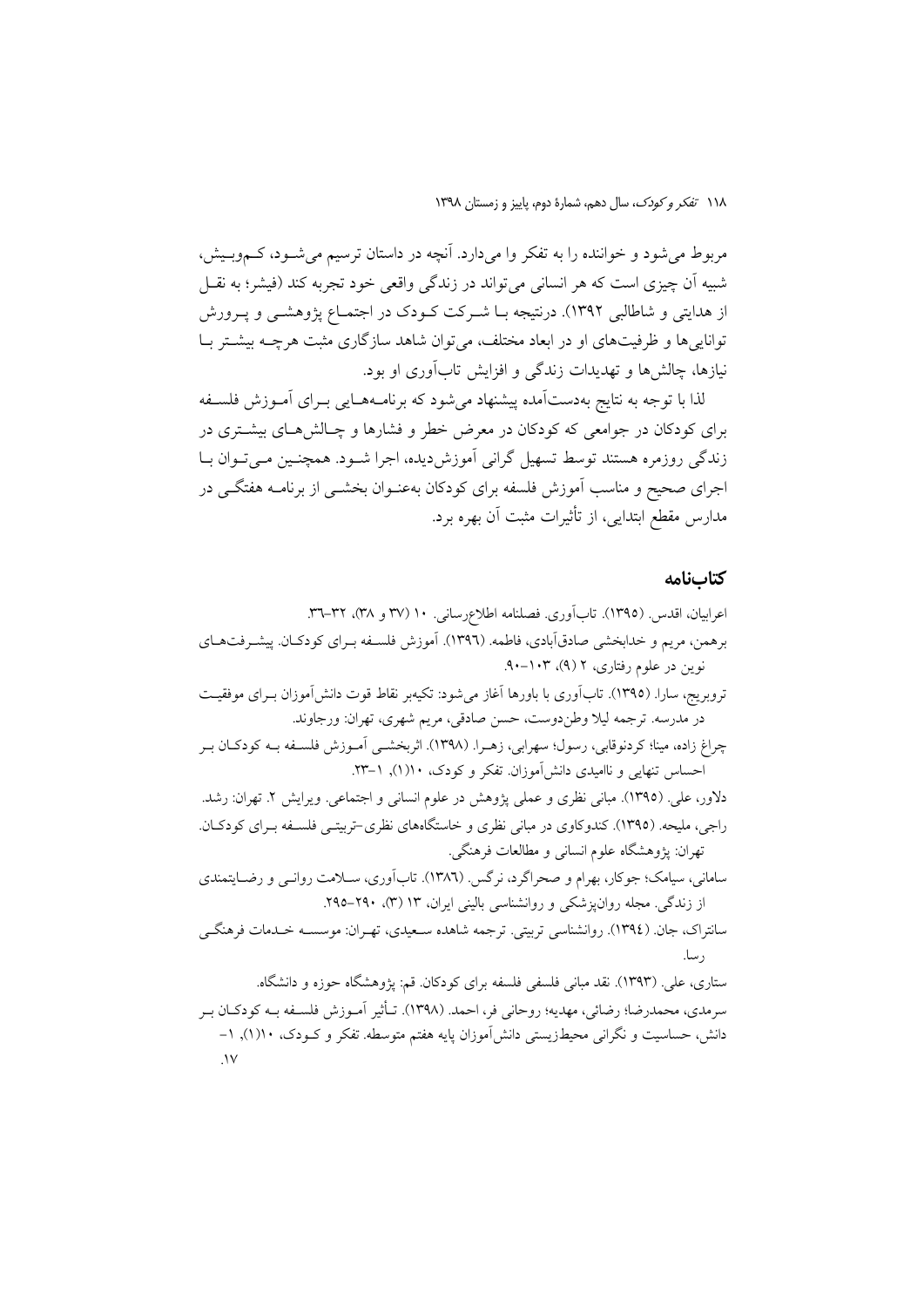پژوهشگاه علوم انسانی و مطالعات فرهنکی، ۱۷تار ۱۰۱–۱۱۰.<br>هندرسون، نان و میلستین، مایک ام. (۱۳۹٦). تابآوری در مدارس؛ ترجمه محمدرضا مقدســی و عفــت حيدري. تهران: ورجاوند.

- Bleazby, J. (2009). Philosophy for children as a response to gender problems. Thinking: The Journal of Philosophy for Children, 19(2/3), 70-78.
- Burgh, G. (2018). The need for philosophy in promoting democracy: A case for philosophy in the curriculum.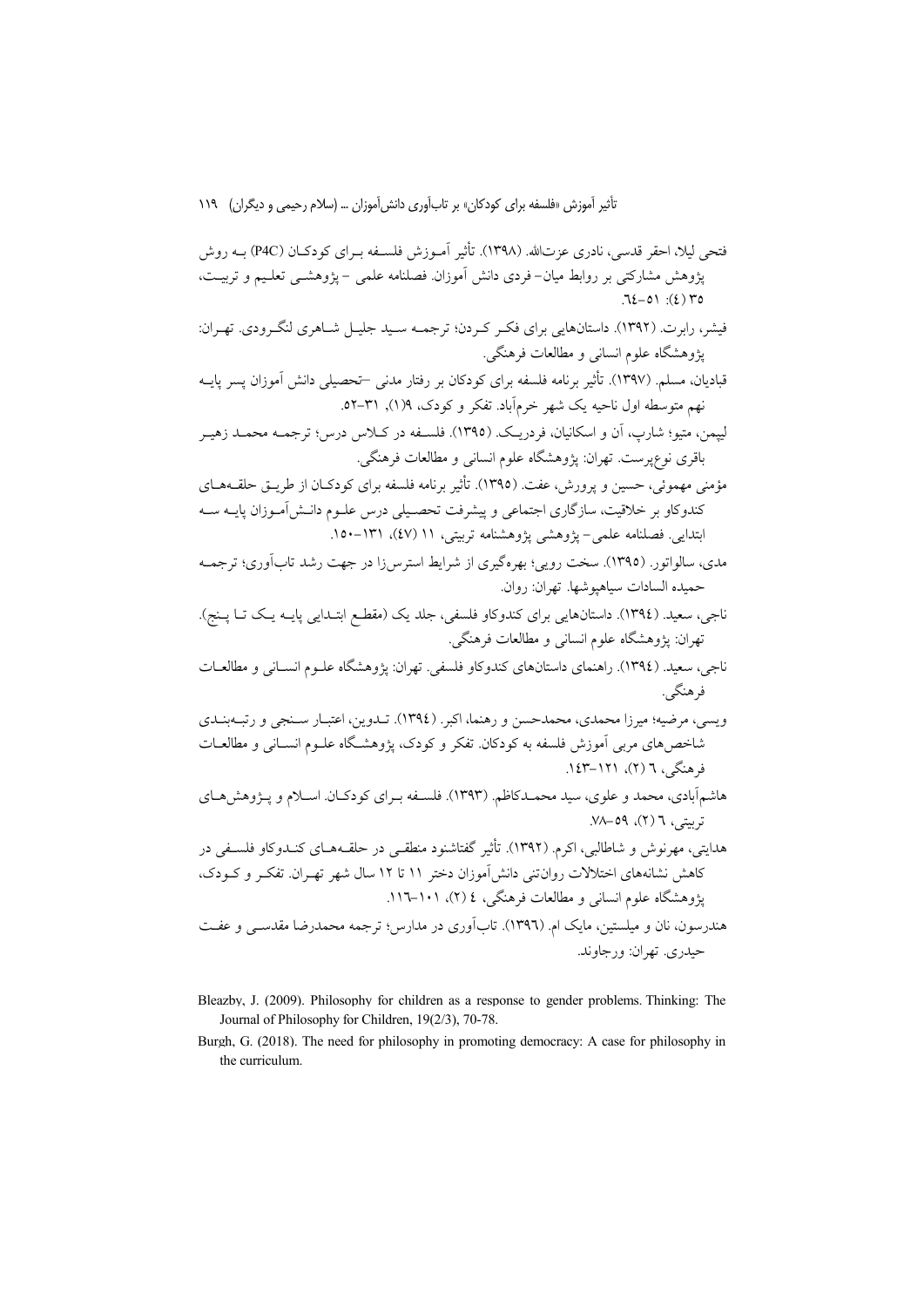- Connor, K. M., & Davidson, J. R. (2003). Development of a new resilience scale: The Connor-Davidson resilience scale (CD‐RISC). Depression and anxiety, 18(2), 76-82.
- Csapó, B. (1997). The development of inductive reasoning: Cross-sectional assessments in an educational context. International Journal of Behavioral Development, 20(4), 609-626.
- Ghimbulut, O., & Opre, A. (2013). Assessing resilience using mixed methods: Youth Resilience Measure. Procedia-Social and Behavioral Sciences, 78, 310-314.
- Hall, D. K., Pearson, J., & Reaching, I. N. (2003). Resilience-giving children the skills to bounce back. Voices for Children, 1-10.
- Howard, C., Burton, M., & Levermore, D. (2019). Children's mental health and emotional wellbeing in primary schools. Learning Matters.
- Kim, J. W., Lee, H. K., & Lee, K. (2013). Influence of temperament and character on resilience. Comprehensive Psychiatry, 54(7), 1105-1110.
- LaBelle, B. (2019). Positive Outcomes of a Social-Emotional Learning Program to Promote Student Resiliency and Address Mental Health. Contemporary School Psychology, 1-7.
- Lancaster-Thomas, A. (2017). How effective is Philosophy for Children in contributing to the affective engagement of pupils in the context of secondary Religious Education? Journal of Philosophy in Schools, 4(1).
- Maggi, S., Irwin, L. J., Siddiqi, A., & Hertzman, C. (2010). The social determinants of early child development: an overview. Journal of paediatrics and child health, 46(11), 627-635.
- Manning, L. K. (2014). Enduring as lived experience: exploring the essence of spiritual resilience for women in late life. Journal of religion and health, 53(2), 352-362.
- Masoom Ali, S., Yildirim, M., Abdul Hussain, S., & Vostanis, P. (2020). Self-reported mental health problems and post-traumatic growth among children in Pakistan care homes. Asia Pacific Journal of Social Work and Development, 1-15.
- Masten, A. S. (2001). Ordinary magic: Resilience processes in development. American psychologist, 56(3), 227.
- Masten, A. S. (2006). Promoting resilience in development: A general framework for systems of care. Promoting resilience in child welfare, 2.
- Masten, A. S., & Obradovic, J. (2006). Competence and resilience in development. Annals of the New York Academy of Sciences, 1094(1), 13-27.
- Masten, A. S., & Powell, L. (2003). A Resilience Framework for Research, Policy. Resilience and vulnerability: Adaptation in the context of childhood adversities, 1.
- Norris, F. H., Tracy, M., & Galea, S. (2009). Looking for resilience: Understanding the longitudinal trajectories of responses to stress. Social science & medicine, 68(12), 2190-2198.
- Phuphaibul, R., Thanooruk, R., Leucha, Y., Sirapo-ngam, Y., & Kanobdee, C. (2005). The impacts of the "immune of life" for teens module application on the coping behaviors and mental health of early adolescents. Journal of pediatric nursing, 20(6), 461-468.
- Pooley, J. A., & Cohen, L. (2010). Resilience: A definition in context. Australian Community Psychologist, 22(1), 30-37.